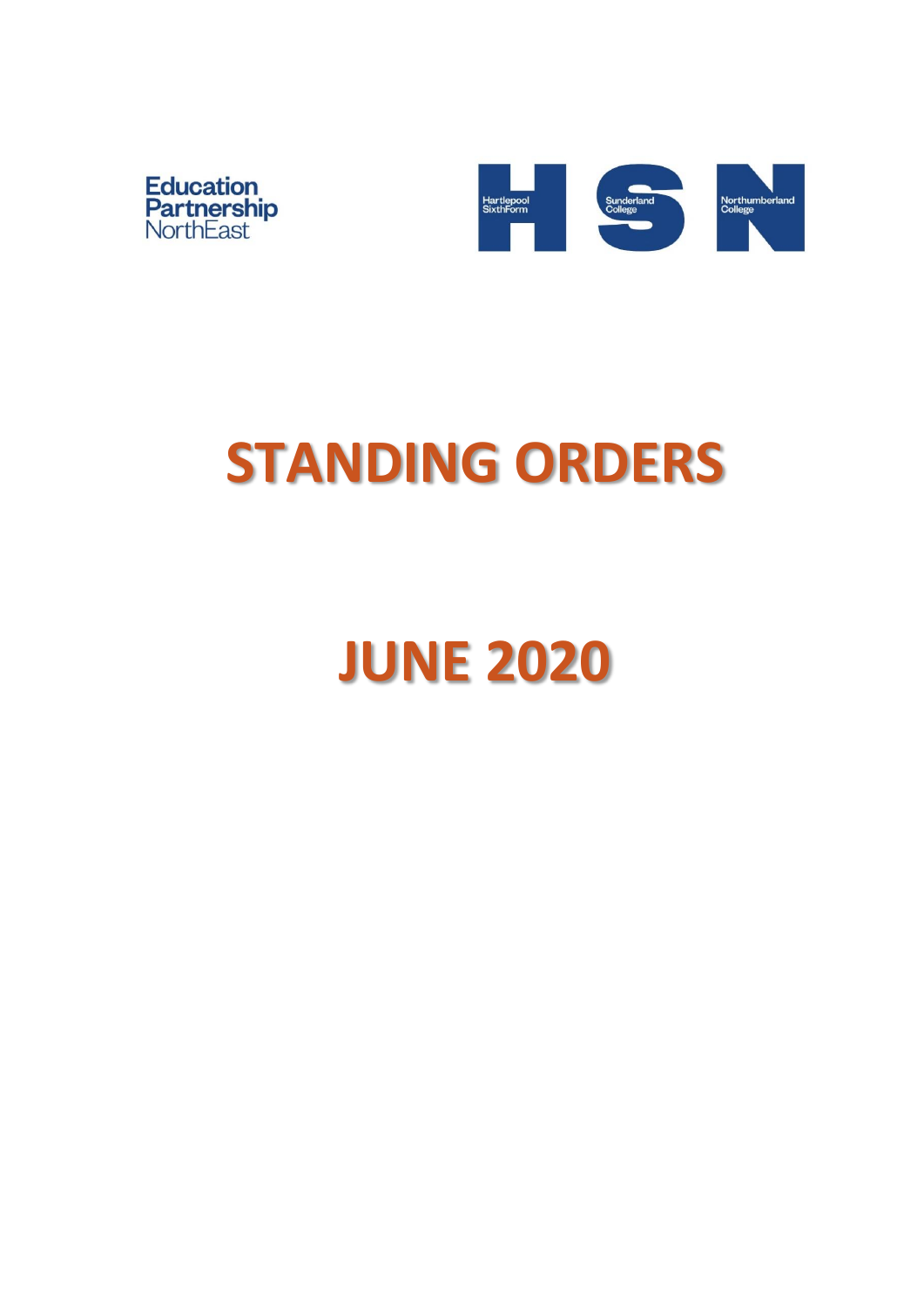# **CONTENTS**

| <b>Section</b> | <b>Title</b>                                         | Page |
|----------------|------------------------------------------------------|------|
| $\mathbf{1}$   | <b>Status of the Standing Orders</b>                 | 4    |
| $\overline{2}$ | Instrument and Articles of Government                | 4    |
| 3              | General Conduct of the Corporation's Business        | 5    |
| 4              | Eligibility for and Termination of Membership        | 6    |
| 5              | Conduct of Members and the Register of Interests     | 7    |
| 6              | Corporation Composition, Recruitment and Training    | 8    |
| 7              | Chair and Vice Chair of the Corporation              | 10   |
| 8              | Elections                                            | 11   |
| 9              | <b>Attendance of Members at Meetings</b>             | 11   |
| 10             | Quorum                                               | 11   |
| 11             | Committees                                           | 12   |
| 12             | <b>Rules of Debate</b>                               | 13   |
| 13             | Voting                                               | 14   |
| 14             | <b>Attendance of Third Parties</b>                   | 14   |
| 15             | Meetings                                             | 15   |
| 16             | Withdrawal from Meetings                             | 15   |
| 17             | Agenda, Minutes and Papers                           | 17   |
| 18             | Confidentiality                                      | 19   |
| 19             | Procedure for Regular Review of Outstanding Business | 20   |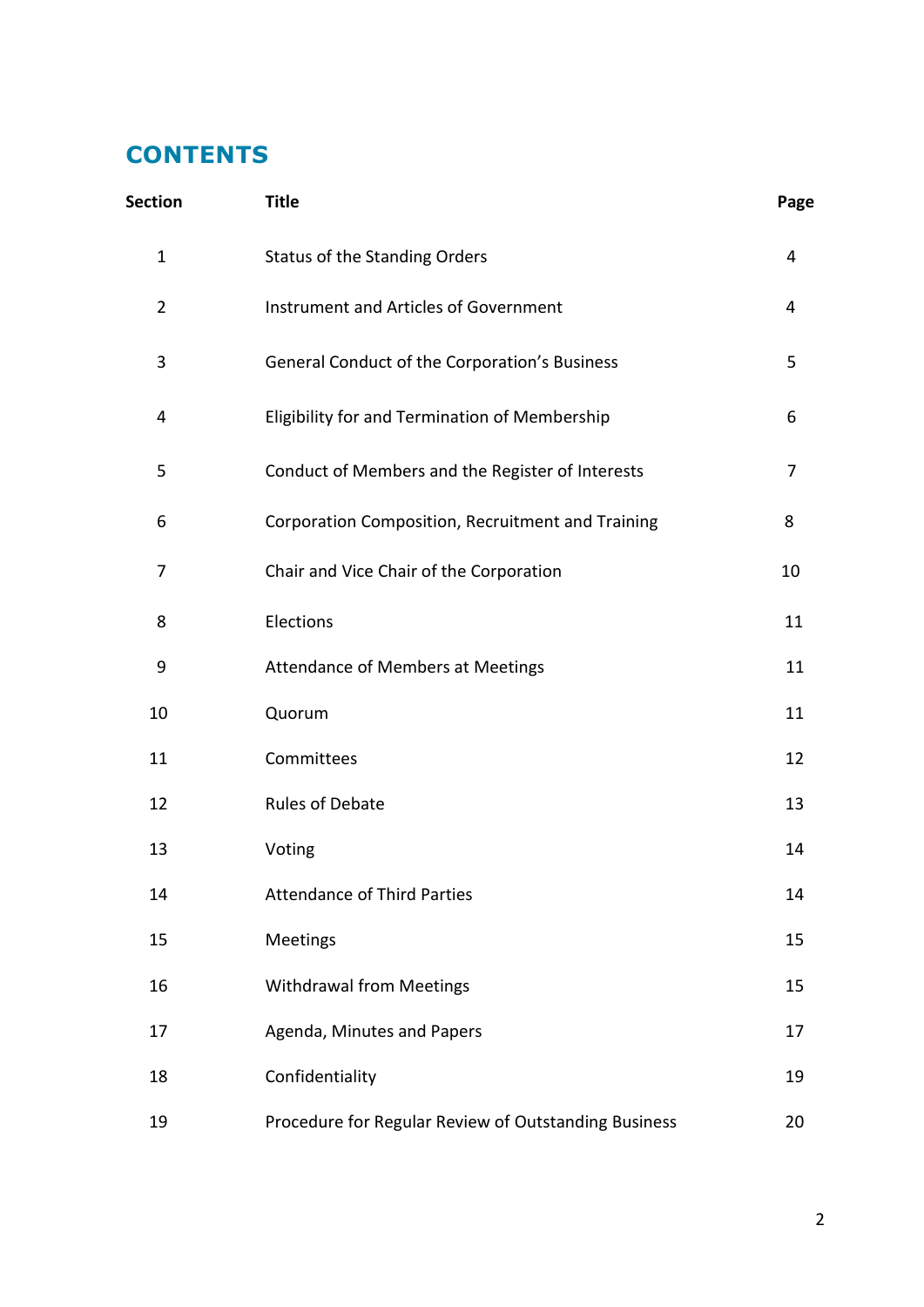| 20 | <b>Urgent Matters</b>                             | 20 |
|----|---------------------------------------------------|----|
| 21 | Reference to the Corporation: Powers of the Chair | 22 |
| 22 | Probity                                           | 22 |
| 23 | <b>Complaints to Members</b>                      | 23 |
| 24 | <b>Complaints about Members</b>                   | 23 |
| 25 | Seal                                              | 24 |
| 26 | Appointment of Senior Staff                       | 25 |
| 27 | Emails                                            | 25 |
| 28 | <b>Review of Standing Orders</b>                  | 25 |
| 29 | Publication                                       | 25 |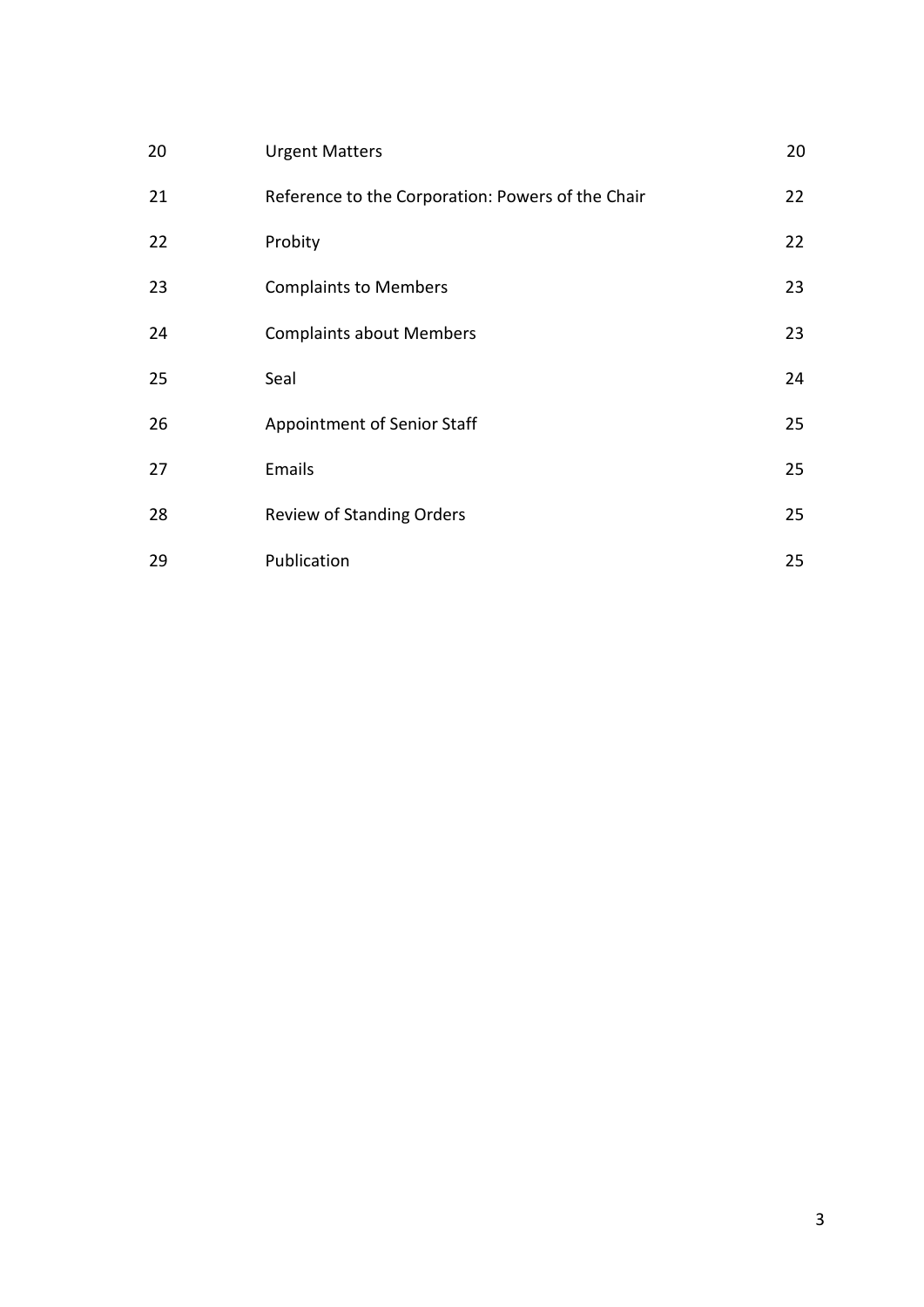# **Standing Orders**

# **1. Status of the Standing Orders**

- **1.1.** These Standing Orders constitute Rules and Byelaws made under Article 22 of the Articles of Government for the purpose of regulating the conduct of the Corporation's business.
- **1.2.** In the event of any conflict between these Standing Orders and the Instruments and Articles of Government ("I&A"), the I&A shall prevail.
- **1.3.** References in these Standing Orders to provisions of the I&A are references to those provisions as amended from time to time.

# **2. Instrument and Articles of Government**

- **2.1.** The I&A are contained in a Statutory Order and apply to the Corporation as a matter of law.
- **2.2.** Every member of the Corporation ("Member") must comply with the requirements of the I&A. Relevant training is given to Members shortly following appointment to the Corporation and changes are brought to the attention of all Members as they occur.
- **2.3.** In addition to Standing Orders, Members are required to have regard to/comply with (as appropriate) the Code of Good Governance for English Colleges, the Office for Students Principles for Governance, Financial Regulations approved by the Corporation, any requirements of a regulator responsible for the Further Education Sector (this is currently the ESFA which has issued a mandatory Financial Memorandum), and relevant Codes of Practice including in particular the Joint Audit Code of Practice.
- **2.4.** Any Members who are uncertain as to their responsibilities under the I&A or generally should seek guidance from the Clerk.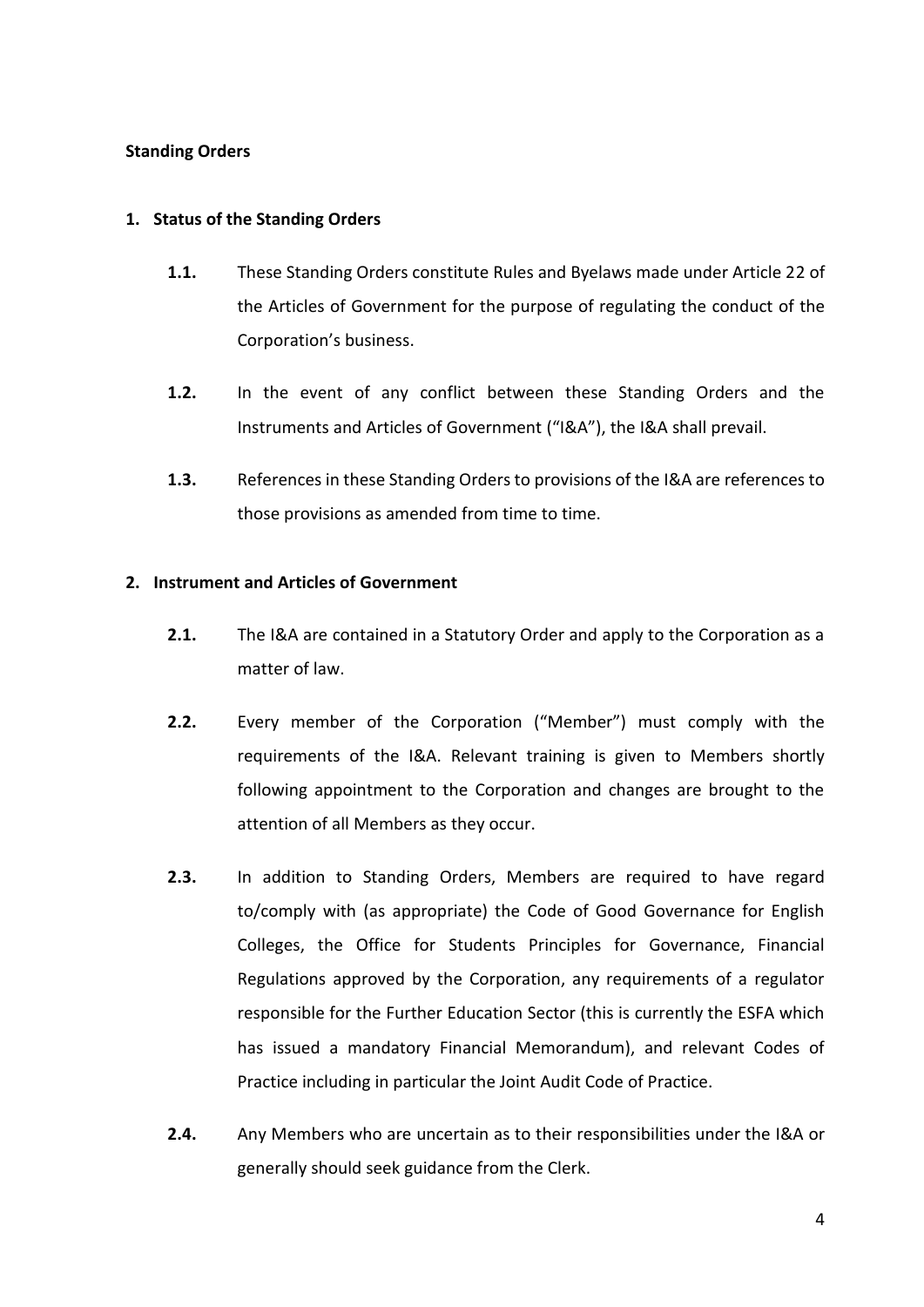## **3. General Conduct of the Corporation's Business**

- **3.1.** The Corporation shall:
	- **3.1.1.** approve and review and update as necessary a strategic plan;
	- **3.1.2.** approve an annual programme of business and schedule of Corporation and Committee meetings for each academic year; and
	- **3.1.3.** ensure that all of its business takes account of equality and diversity, safeguarding, public benefit and social responsibility requirements.
- **3.2.** Members and the Executive (the Executive comprises the Senior Post Holders appointed by the Corporation) should ensure that they have a full understanding of the roles and responsibilities of the Corporation, the Chair and Vice Chair, Members and Lead Governors, the Chief Executive, Principals and the Clerk as set out in the I&A and in the Scheme of Delegation.
- **3.3.** The agenda for Committee and Corporation meetings will focus upon matters requiring decision and which fall within or impact upon Article 3 of the Articles of Government. Prime concerns are risks (financial and otherwise) to the achievement of the College's strategic plan.
- **3.4.** Reports to Committees and the Corporation must follow any format specified by the Corporation from time to time.
- **3.5.** Members will receive from the Executive relevant information not requiring immediate decision through hard and electronic copy as desired, such information to be circulated monthly or more or less frequently as circumstances dictate. The information to be circulated will include:
	- **3.5.1.** Performance data (financial and otherwise) including Key Performance Indicators covering both direction of travel and performance against target information; and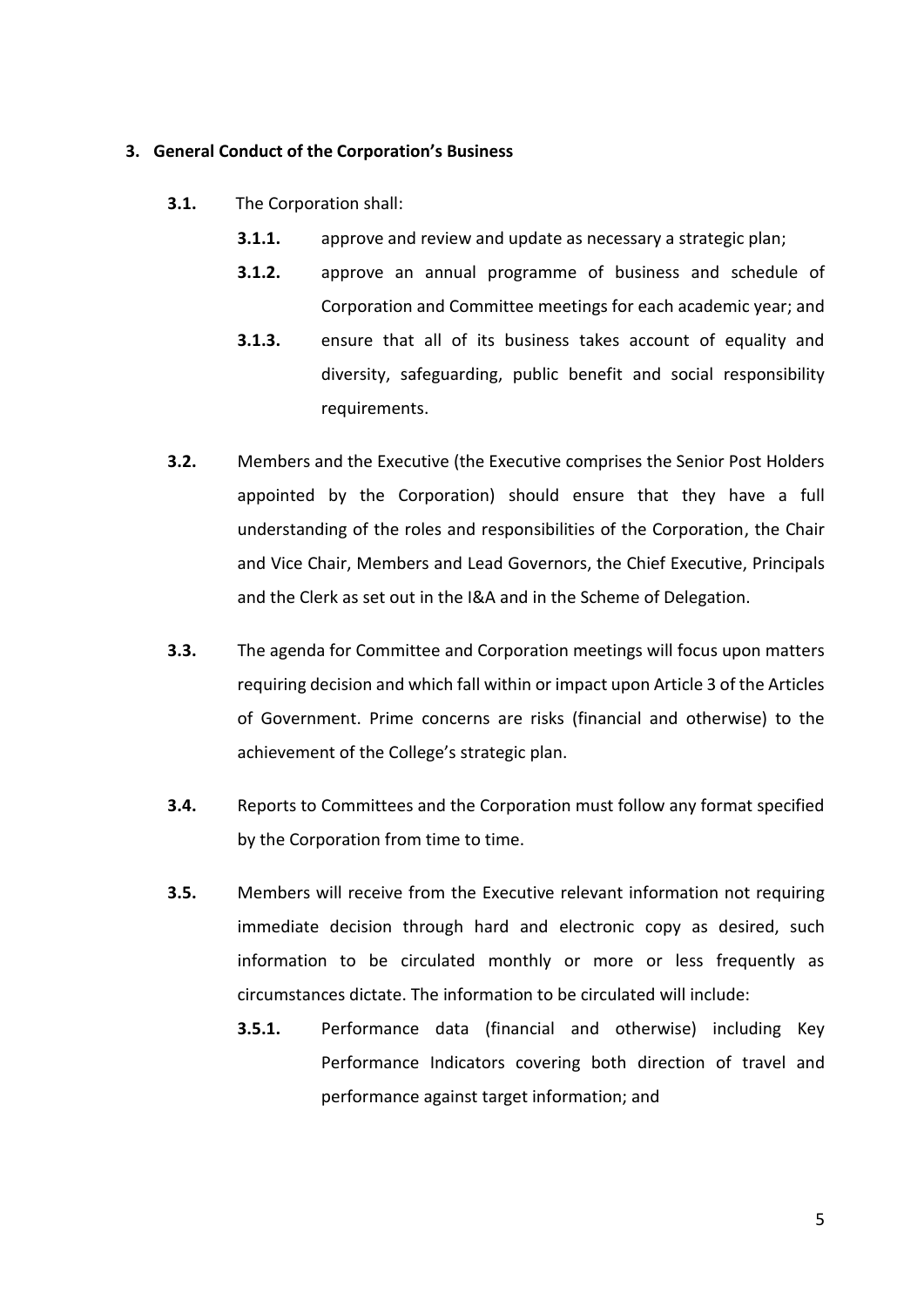- **3.5.2.** Other relevant information as required by the Corporation or deemed advisable by the Chair, any member of the Executive or the Clerk.
- **3.6.** Any Member may require that an item be placed on a Corporation or Committee agenda as provided in paragraph 17.3 below.
- **3.7.** Members should, as far as reasonably practical, clarify queries in relation to reports in advance of meetings so as to facilitate a considered response.
- **3.8.** The Corporation may, from time to time, appoint Lead Governors who may or may not be Members. The role of a Lead Governor will be to gain special insight into a particular area of activity within the College with a view to acting as a critical friend and putting themselves in a position to assist the Corporation in decision making.
- **3.9.** Lead Governor appointments are subject to the following:
	- **3.9.1.** Appointment as a Lead Governor does not confer any Executive authority;
	- **3.9.2.** The role is essentially that of critical friend;
	- **3.9.3.** Lead Governors are not engaged to give or be responsible for professional advice;
	- **3.9.4.** Lead Governors incur no individual responsibility by adopting the role on the basis that the Corporation continues to have collective responsibility for its functions.
- **3.10.** Members are both encouraged and expected to provide appropriate challenge through the medium of meetings and otherwise.

# **4. Eligibility for and Termination of Membership**

**4.1.** Paragraph 7 of the Instrument of Government identifies those persons who are not eligible to be Members.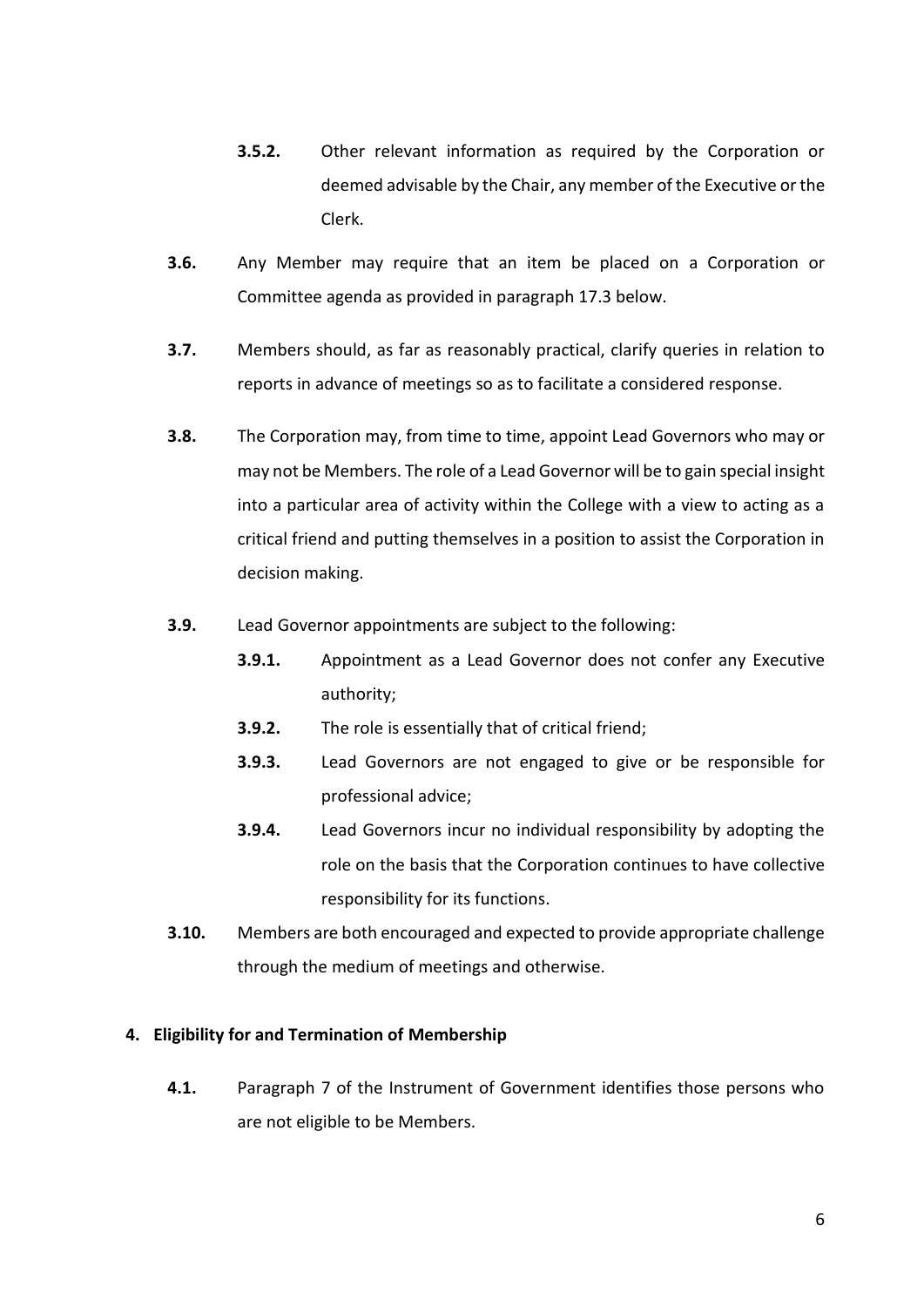- **4.2.** Eligibility is checked at the point of appointment of any Member and Members are asked to complete a declaration of continuing eligibility every year. In any event, it is the duty of all Members to notify the Clerk of any circumstances which arise which may cause their eligibility to come into question.
- **4.3.** Termination of membership occurs on:
	- **4.3.1.** termination of the period of appointment stated in the appointment letter;
	- **4.3.2.** resignation in writing to the Clerk;
	- **4.3.3.** a Member becoming ineligible; and
	- **4.3.4.** removal by the Corporation if the Corporation is satisfied that the Member is unfit or unable to discharge the functions of a Member or if they are absent from Board of Corporation meetings for a period longer than three consecutive meetings without permission from the Corporation.
- **4.4.** For the avoidance of doubt, deliberate or reckless failure by a Member to observe any requirement of these Standing Orders may be taken into account in determining whether a Member is unfit to discharge the functions of a Member.

# **5. Conduct of Members and the Register of Interests**

- **5.1.** The highest standards of conduct are expected of Members.
- **5.2.** Members are expected to conform to the Seven Principles of Public Life established by the Nolan Committee; the key attributes required can be summarised as follows: Selflessness, Integrity, Objectivity, Accountability, Openness, Honesty, and Leadership.
- **5.3.** Members must observe the Code of Conduct as determined by the Corporation from time to time.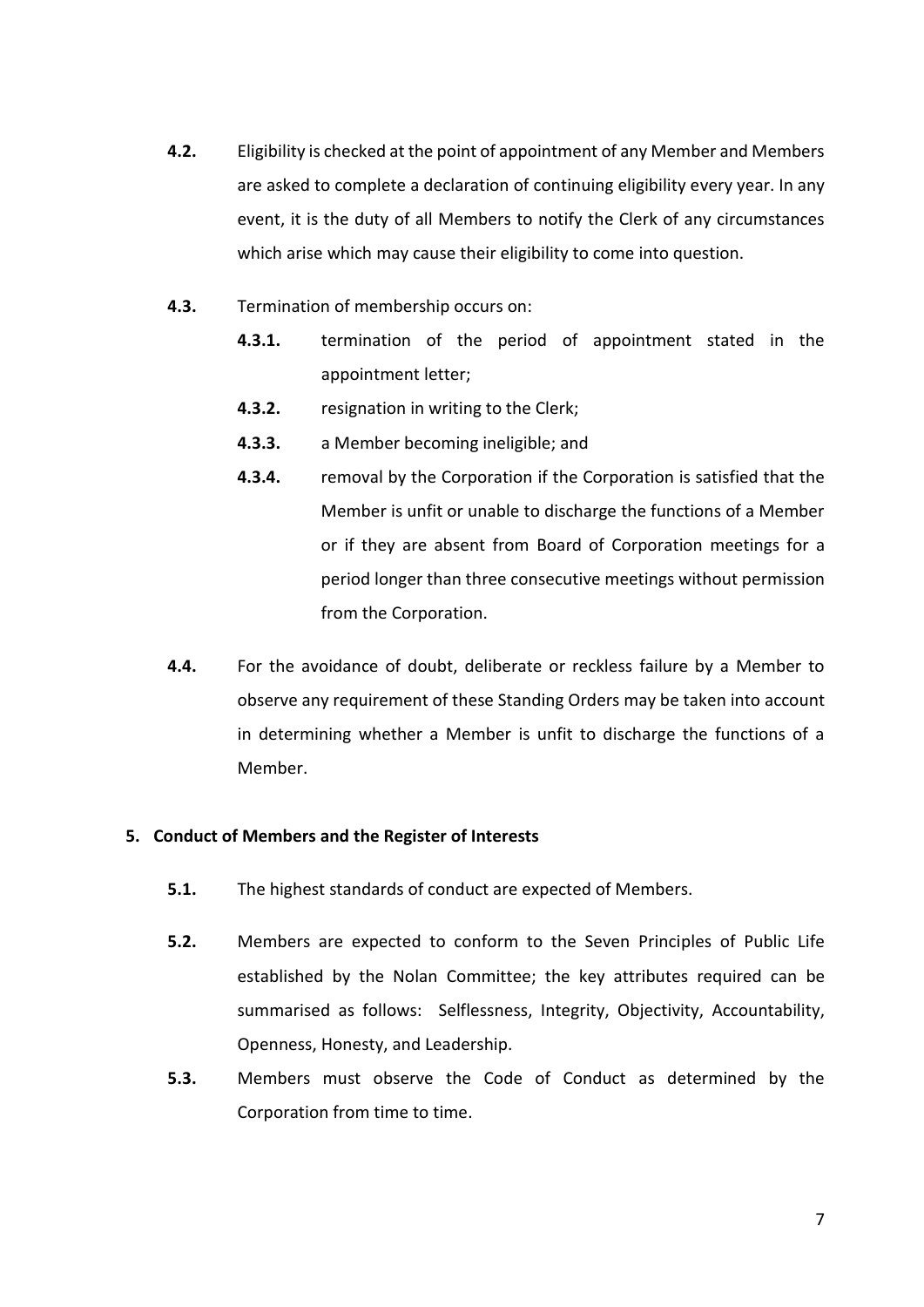- **5.4.** Both the I&A and the Code of Conduct identify circumstances in which Members must declare an interest in issues connected with the Corporation. The I&A are concerned with financial interests whereas the Code of Conduct applies also to any interest which is likely, or would if publicly known, be perceived as being likely, to interfere with the exercise of the Member's independent judgement.
- **5.5.** Both the Code of Conduct and the I&A define circumstances where:
	- **5.5.1.** Members must declare interest in items at meetings and refrain from speaking or voting on the issue; and
	- **5.5.2.** the Committee or Corporation Members can require the Member to withdraw from the meeting whilst the issue is being debated and voted upon.
- **5.6.** In addition to the above, the Clerk maintains a Register of Interests which all Members must complete. On appointment new Members will be asked to complete a form setting out relevant interests and a register entry will be made.
- **5.7.** The register is updated annually and is open to public inspection, but Members have a duty to notify changes as they occur. Members must respond to requests for information to complete and update the register in a timely fashion.
- **5.8.** Members' interests for all purposes include those of their spouses or partners, children or other close relatives or associates.

# **6. Corporation Composition, Recruitment and Training**

**6.1.** The I&A define the composition of the Corporation. There is discretion for the Corporation to review the size of the Corporation within defined parameters.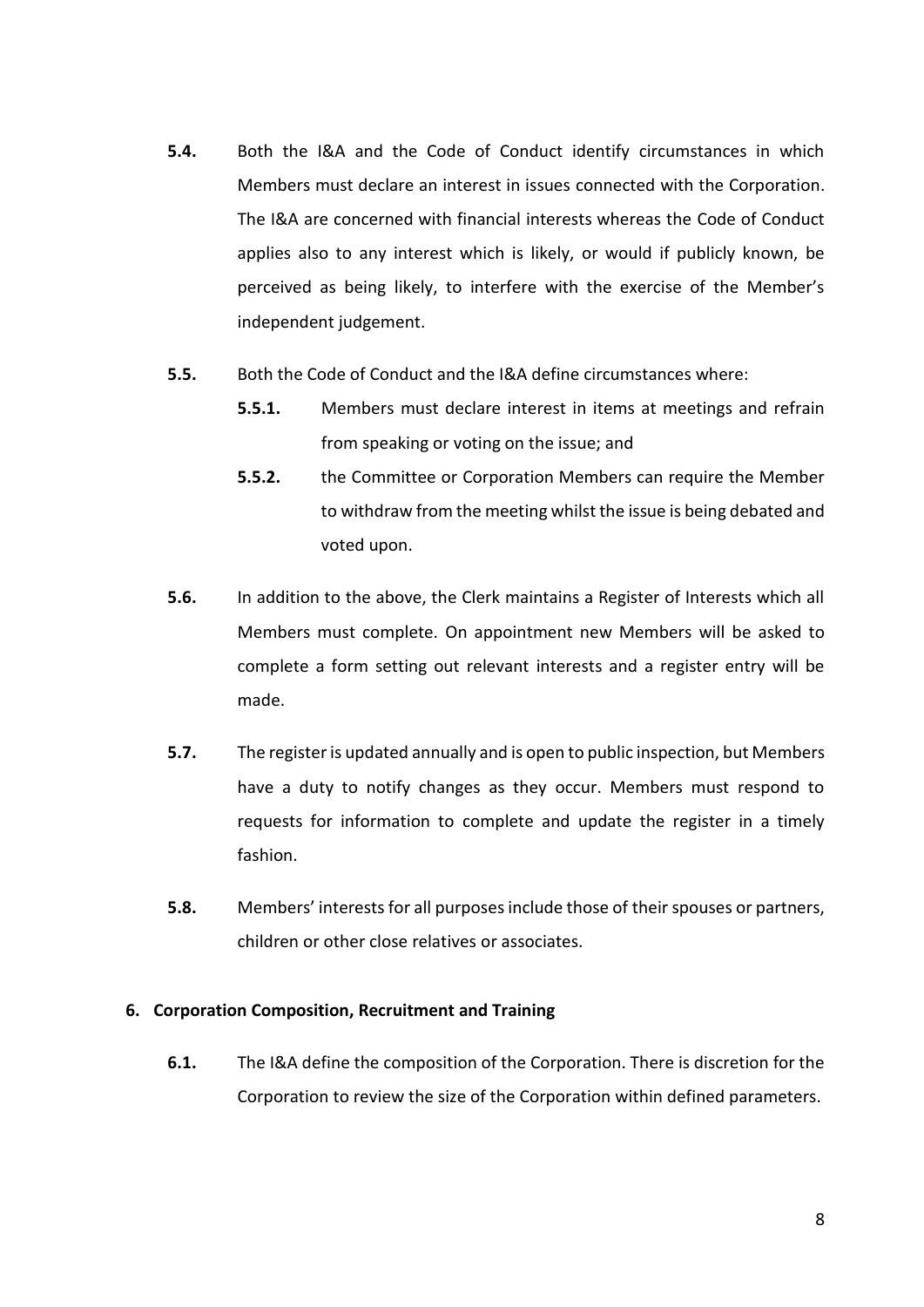- **6.2.** It is the responsibility of the Governance Committee to advise the Corporation on the appointment of Members in accordance with rules set by the Corporation.
- **6.3.** Subject to any amending rules made by the Corporation the Governance Committee will:
	- **6.3.1.** via the Clerk carry out skills audits;
	- **6.3.2.** seek to have a succession plan in place to avoid, as far as possible, the terms of office of large numbers of Members occurring at the same time and to ensure that the Corporation is served by Members, including a Chair and Vice Chair, with the appropriate skills and experience;
	- **6.3.3.** consider the need for any co-option onto Committees;
	- **6.3.4.** pay particular attention to achieving a composition of the Corporation which is consistent with its responsibilities in relation to Equality and Diversity;
	- **6.3.5.** via the Clerk create publicity to attract interest as often as necessary and at least annually to build up a pool of individuals who may wish to become Members;
	- **6.3.6.** consider for appointment to the Corporation any person within the "pool" of interested persons alongside any other suitable candidates.
- **6.4.** Prior to recommending any appointment to the Corporation, the Governance Committee will, via the Clerk:
	- **6.4.1.** obtain a CV, declaration of eligibility and register of interests from the candidate; and
	- **6.4.2.** arrange an informal meeting between the provisionally chosen candidate and at least two Members (preferably including the Chair and Chief Executive) to discuss the rights and responsibilities of being a Member and the candidate's interest in the role.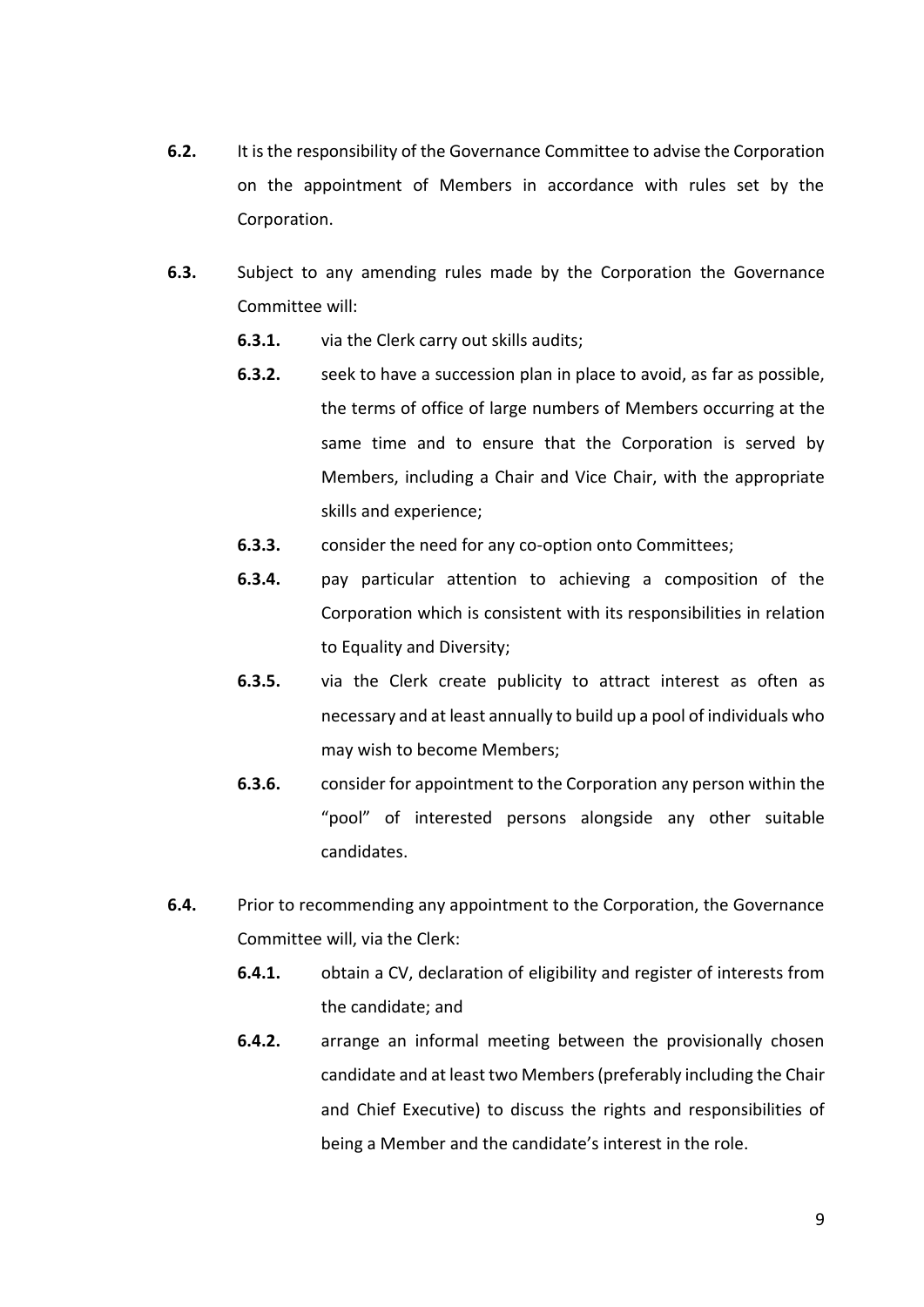- **6.5.** The period of office of Members will be as set out in the letter of appointment but may not be for more than four years. Student members and staff members will in any event cease to hold office on ceasing to be students /employees.
- **6.6.** The Governance Committee will:
	- **6.6.1.** establish training programmes for Members and Members are required to participate in training aimed at assisting them to discharge their duties;
	- **6.6.2.** consider the requirement for and structure of performance review of Members and the Clerk; and
	- **6.6.3.** consider specifically the means of engaging students and Student Members in the life of the College and the Corporation.

# **7. Chair and Vice Chair of Governors**

- **7.1.** The Chair and Vice Chair of Governors shall be appointed by the Corporation's Members.
- **7.2.** On each occasion that a Chair or Vice Chair of Governors is to be appointed the Corporation will determine the length of Term of Office of the Chair or Vice Chair of Governors, but it will ordinarily be a period of two years.
- **7.3.** Unless they resign or are removed by the Corporation, the Chair and Vice Chair of Governors shall hold office until they are replaced or re-elected at the last meeting of the Corporation before their term of office ends.
- **7.4.** The procedure for the nomination of Members for the posts of Chair and Vice Chair of Governors shall be in accordance with the procedure determined by the Corporation from time to time.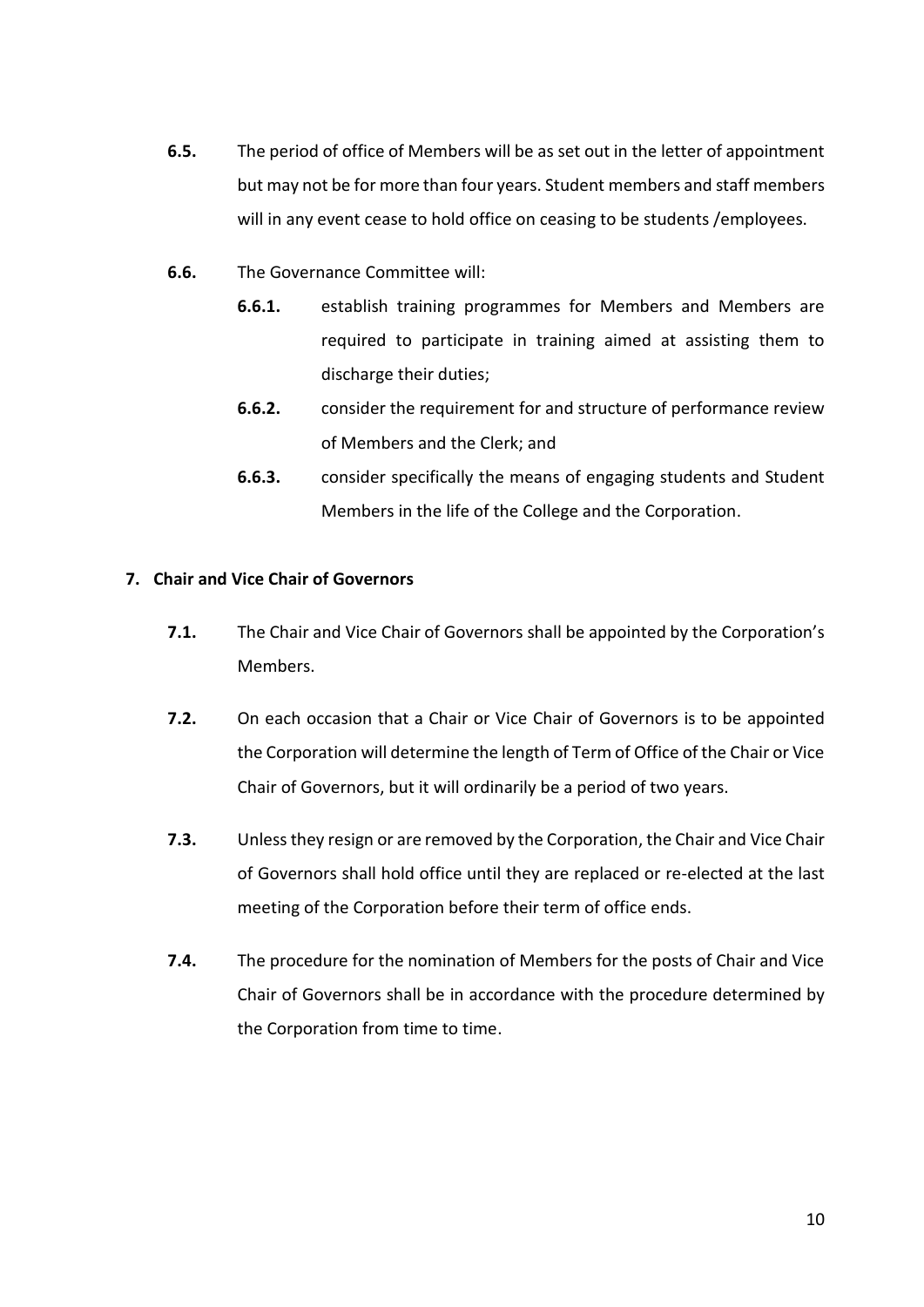# **8. Elections**

- **8.1.** Where elections are required for membership to the Corporation, the procedure followed shall be in accordance with the procedure determined by the Corporation from time to time.
- **8.2.** In the case of elections of staff members to the Corporation, the constituency shall be the full and part-time employees of the College.
- **8.3.** In the case of elections of student members to the Corporation, the constituency will be all students at the College, whether full or part time, or if the Corporation so decides, by a recognised association representing such students ("the students' union").

# **9. Attendance of Members at meetings**

- **9.1.** A high level of attendance at meetings of the Corporation and Committees is vital so that Members can perform their function correctly. Member attendance records will be kept by the Clerk.
- **9.2.** The Clerk will review the attendance of Members in relation to both Corporation and Committee meetings and will report the outcome to the Corporation routinely.
- **9.3.** Where attendance at a meeting is not possible apologies should be submitted to the Corporate Governance office at the earliest opportunity.

# **10. Quorum**

- **10.1.** The quorum of the Corporation shall be 40% of the determined total membership number, regardless of the category of members.
- **10.2.** The quorum for Committee meetings shall be determined by the Corporation from time to time.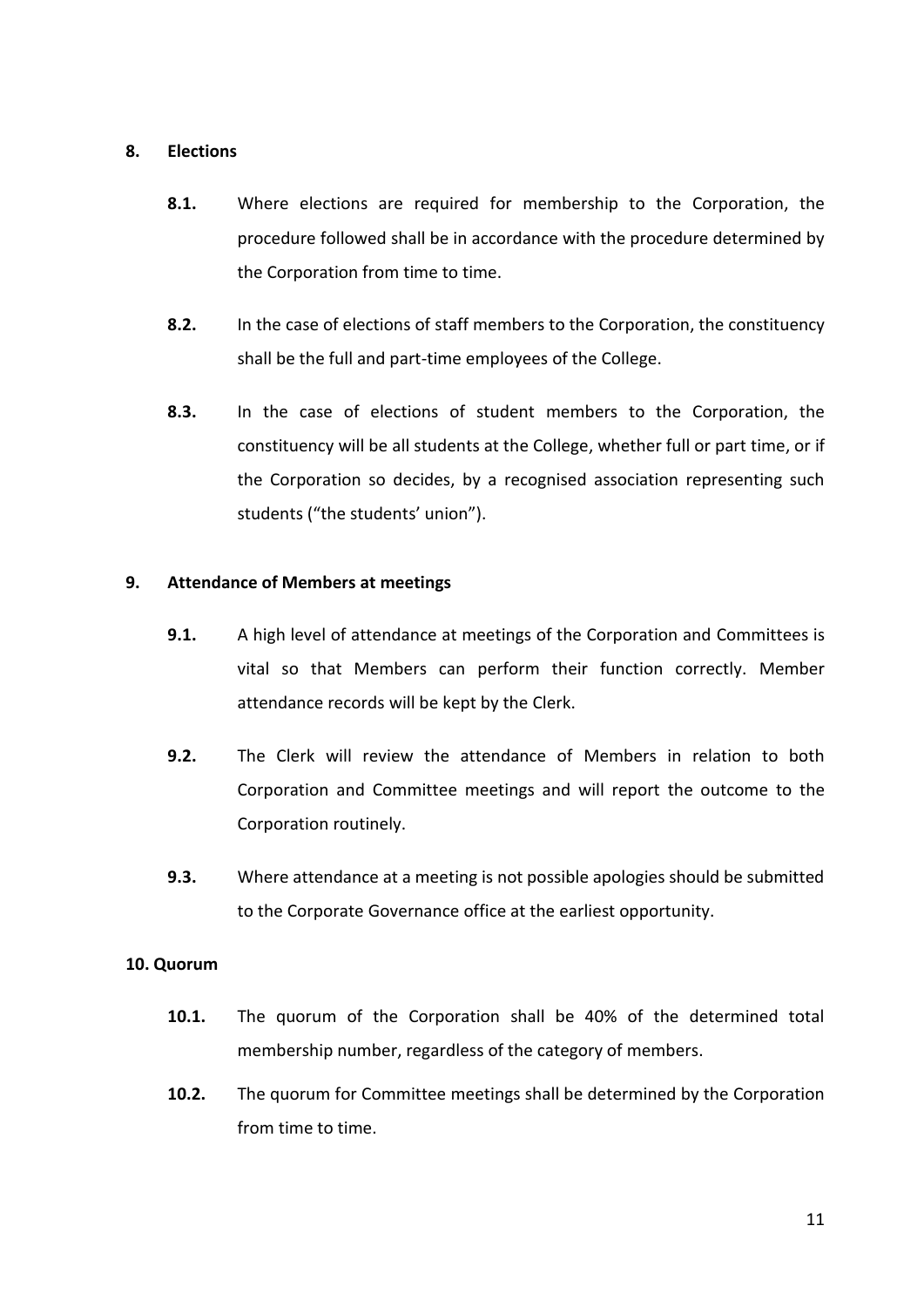**10.3.** Where any Member declares an interest in a matter coming before a Committee or the Corporation such that they are not allowed to take part in the consideration of the matter or vote thereon, they are not to be counted as being present at the meeting for the purposes of establishing whether there is a quorum.

#### **11. Committees**

- **11.1.** The Corporation shall establish a committee, to be known as the "Governance Committee", to advise on the appointment of Members (other than as a staff or student member) and such other matters relating to membership and appointments as the Corporation may ask it to.
	- **11.1.1.** The Corporation shall not appoint any person as a Member (other than as a staff or student member) without first consulting and considering the advice of the Governance Committee.
	- **11.1.2.** The Corporation may make rules specifying the way in which the Governance Committee is to be conducted. A copy of these rules, together with the Governance Committee's terms of reference and its advice to the Corporation, other than any advice which the Corporation is satisfied should be dealt with on a confidential basis, shall be published on the College's website and shall be made available for inspection at the College by any person during normal office hours.
- **11.2.** The Corporation shall establish a committee, to be known as the "Audit Committee", to advise on matters relating to the Corporation's audit arrangements and systems of internal control.
	- **11.2.1** The Audit Committee shall consist of at least 3 Members and shall operate in accordance with any requirements of the CE of the Education and Skills Funding Agency.
- **11.3.** The Corporation may from time to time appoint other Committees as it thinks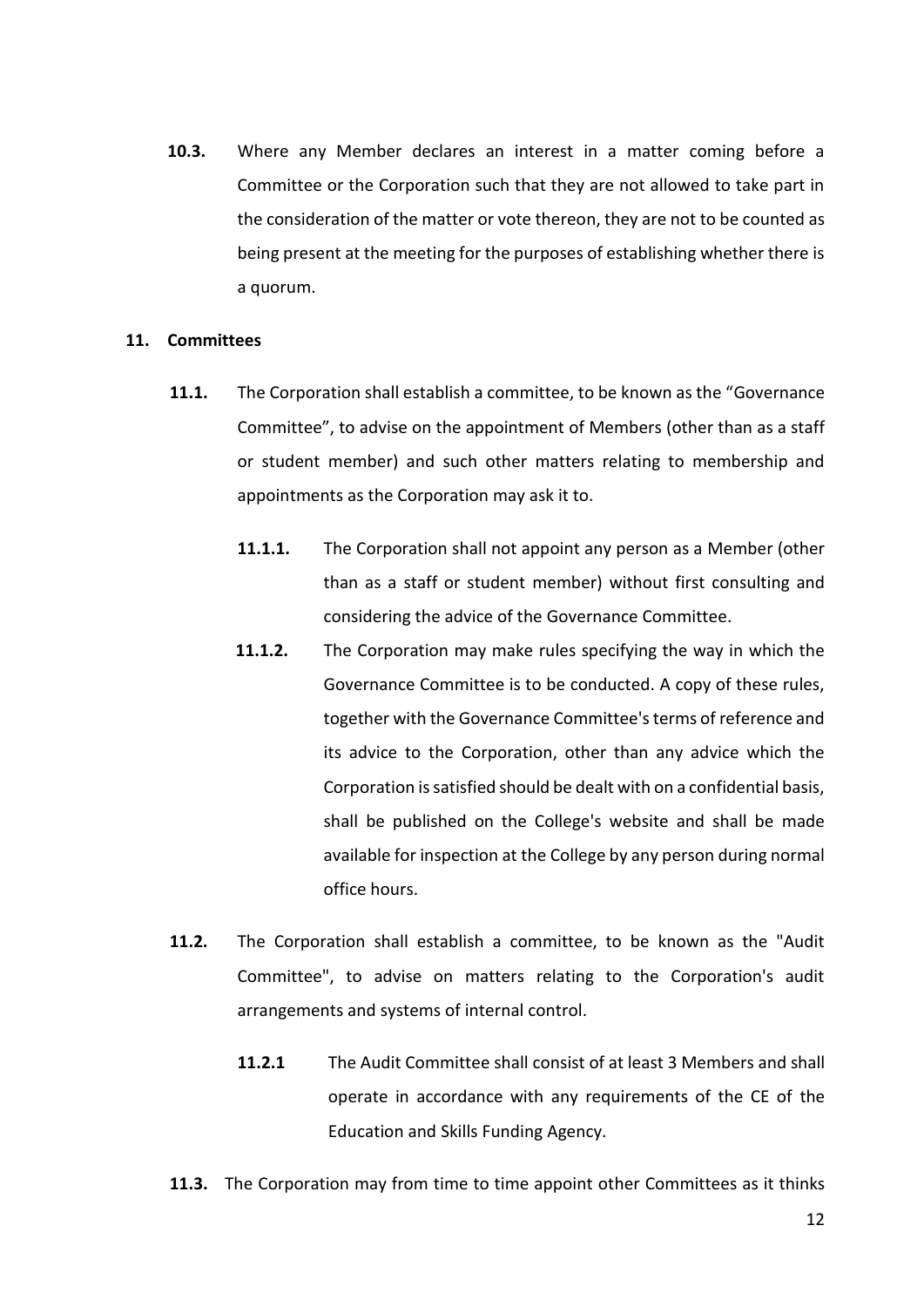fit in accordance with the Articles of Government, and shall appoint those Committees which are required by law.

- **11.4.** The Corporation shall appoint a Chair and Vice Chair for each Committee and may revoke any such appointment at any time it thinks fit.
- **11.5.** Each Committee will review its Terms of Reference and frequency of meetings of their own Committee at least once every three years.
- **11.6.** The Corporation and each Committee shall formally review at least once every two years the information it is receiving from the College Executive.
- **11.7.** The Corporation will formally determine, at least once in every three-year period, whether it is satisfied that the arrangements made for strategic planning, enable it to:
	- **11.7.1**. discharge its obligation to determine the educational character and mission of the College;
	- **11.7.2.** influence the strategic direction of the College; and
	- **11.7.3.** monitor the implementation of the strategic plan.
- **11.8.** The Corporation will also formally determine, at least once in every three-year period, whether it is satisfied with the arrangements it has made for reviewing the effectiveness and conduct of the College's Executive's performance.

# **12. Rules of Debate**

**12.1.** It is the intention of the Corporation that debate be conducted in an orderly fashion but in a manner, which promotes participation and is conducive to good decision making.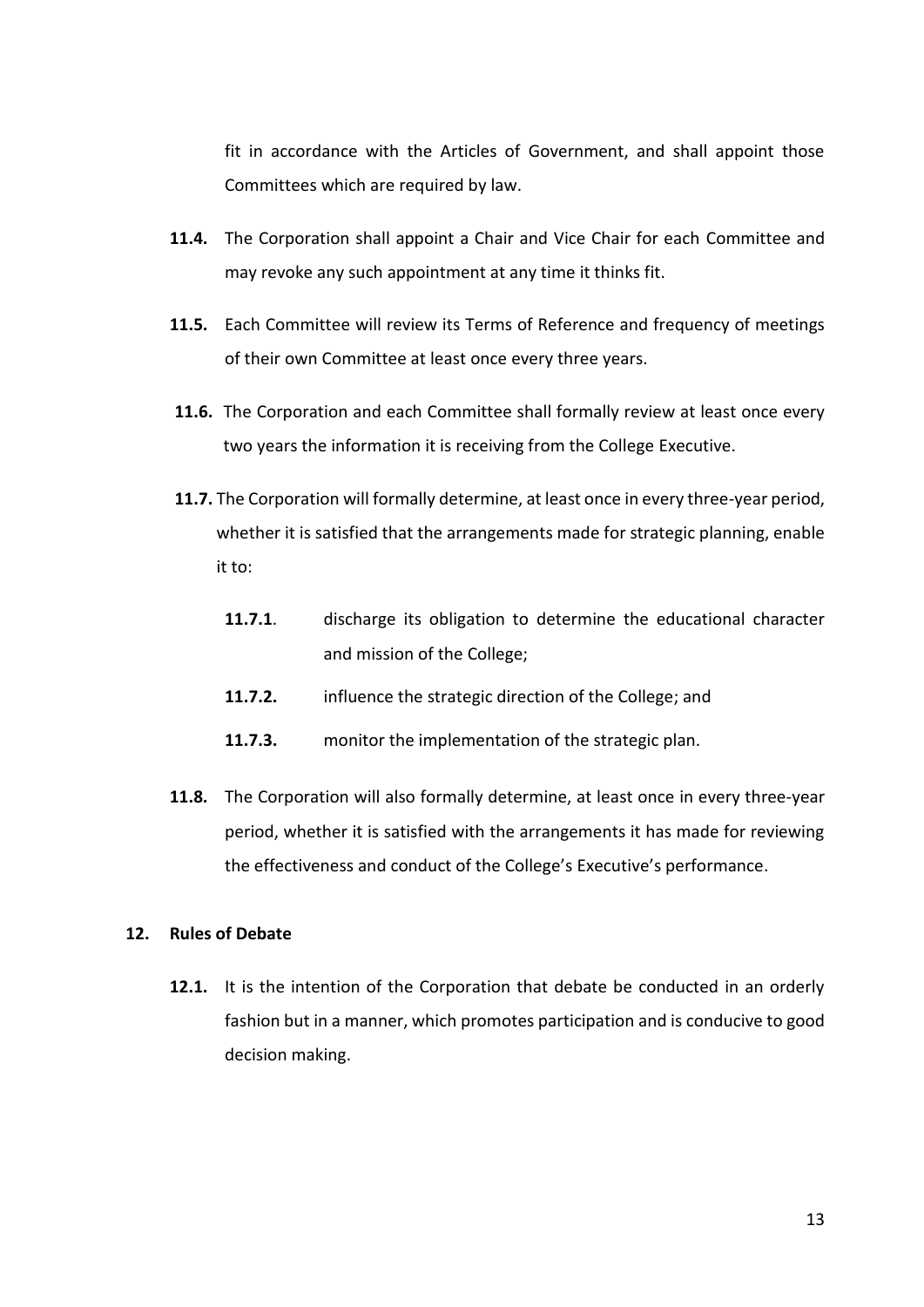## **13. Voting**

- **13.1.** Every question to be decided at a meeting of the Corporation shall be decided by a majority of the votes cast by the Members present and entitled to vote on the question. Voting shall be by show of hands.
- **13.2.** Votes may not be lodged by proxy or by way of postal vote.
- **13.3.** The Chair of any meeting of the Corporation or Committee shall have a second or casting vote.
- **13.4.** No resolution of the Members may be rescinded or varied at a subsequent meeting unless consideration of the rescission or variation is a specific item of business on the agenda for that meeting.

# **14. Attendance of Third Parties**

- **14.1.** Meetings of the Corporation and its Committees will not be held in public.
- **14.2.** The Terms of Reference of Committees shall, inter alia, detail the membership of each committee as well as the managers who would normally attend Committee meetings.
- **14.3.** The College managers who would normally be invited to meetings of the Corporation are the Executive and other members of staff as the Chief Executive or Principal deems appropriate.
- **14.4.** In addition, those College managers who have prepared a paper for consideration by a Committee would normally be invited to the appropriate Committee meeting.
- **14.5.** The Chair/Vice Chair of Governors and each Committee's Chair shall have discretion for allowing others to attend a meeting but they will be required to withdraw should the Corporation/Committee deem it necessary.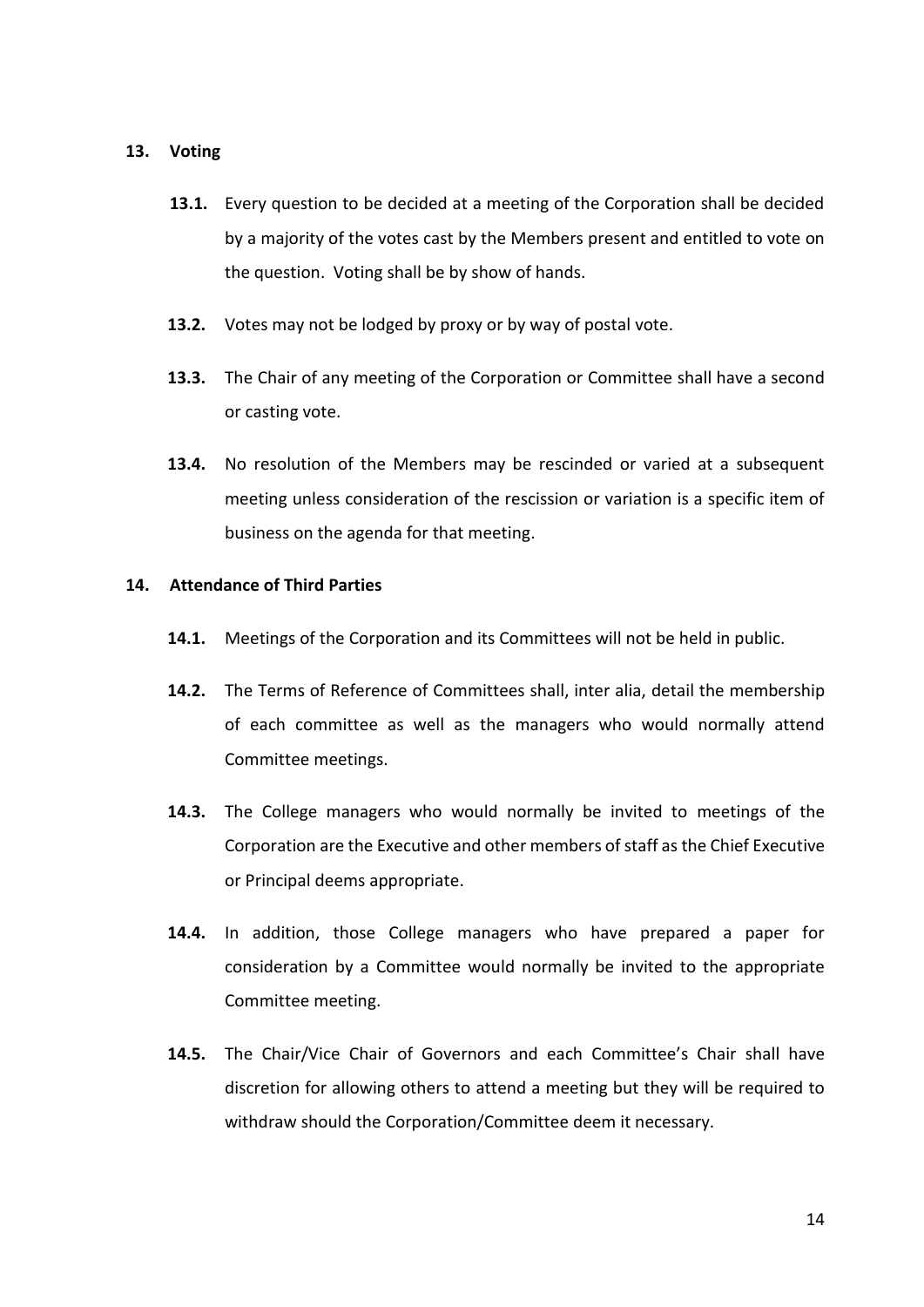#### **15. Meetings**

- **15.1.** The Corporation will agree an annual programme of meetings for the Corporation and its Committees for each academic year. Otherwise meetings will be called as and when required in accordance with the I&A.
- **15.2.** A Special Meeting of the Corporation may be called at any time by the Chair of Governors or at the request in writing of any five Members. When the Chair, or in their absence the Vice-Chair, decides that there are matters demanding urgent consideration, the written notice convening the special meeting and a copy of the proposed agenda may be given within less than seven days of the meeting to which they relate.

#### **16. Withdrawal from Meetings**

- **16.1.** A Member who is a member of staff at the institution, including the Chief Executive, shall withdraw -
	- **16.1.1.** from that part of any meeting of the Corporation, or any of its committees, at which staff matters relating solely to that member of staff, as distinct from staff matters relating to all members of staff or all members of staff in a particular class, are to be considered;
	- **16.1.2.** from that part of any meeting of the Corporation, or any of its committees, at which that member's reappointment or the appointment of that member's successor is to be considered;
	- **16.1.3.** from that part of any meeting of the Corporation, or any of its committees, at which the matter under consideration concerns the pay or conditions of service of all members of staff, or all members of staff in a particular class, where the member of staff is acting as a representative (whether or not on behalf of a recognised trade union) of all members of staff or the class of staff (as the case may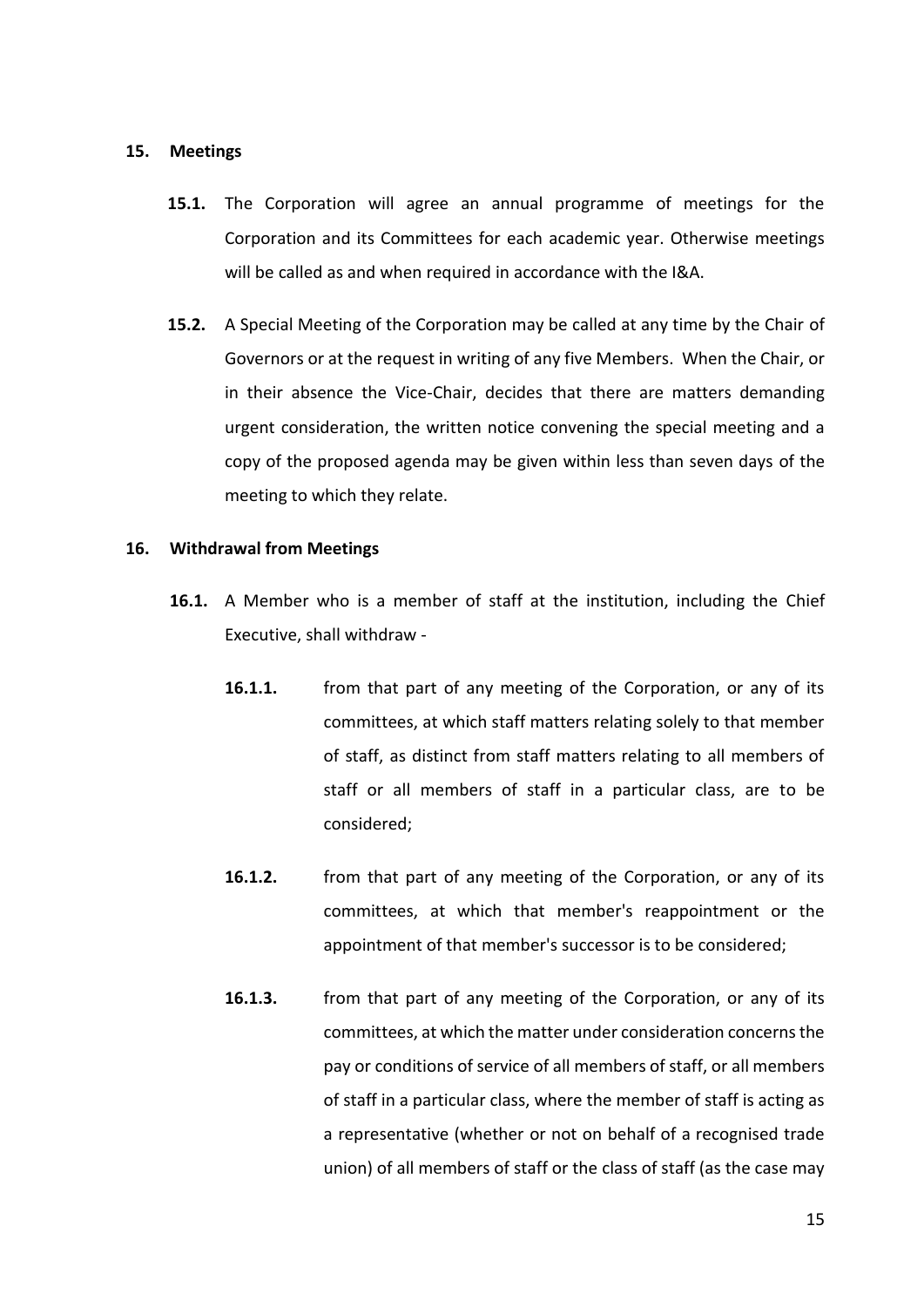be); and

- **16.1.4.** if so required by a resolution of the other Members present, from that part of any meeting of the Corporation or any of its committees, at which staff matters relating to any member of staff holding a post senior to that member's post are to be considered, except those relating to the pay and conditions of all staff or all staff in a particular class.
- **16.2.** A student member who is under the age of 18 shall not vote at a meeting of the Corporation, or any of its committees, on any question concerning any proposal:
	- **16.2.1.** for the expenditure of money by the Corporation; or
	- **16.2.2.** under which the Corporation, or any members of the Corporation, would enter into any contract, or would incur any debt or liability, whether immediate, contingent or otherwise.
	- **16.2.3.** Except as provided by rules made under Article 16(3) of the Articles of Government relating to appeals and representations by students in disciplinary cases, a student member shall withdraw from that part of any meeting of the Corporation or any of its committees, at which a student's conduct, suspension or expulsion is to be considered.
	- **16.2.4.** In any case where the Corporation, or any of its committees, is to discuss staff matters relating to a member or prospective member of staff at the institution, a student member shall:
		- take no part in the consideration or discussion of that matter and not vote on any question with respect to it; and
		- where required to do so by a majority of the members, other than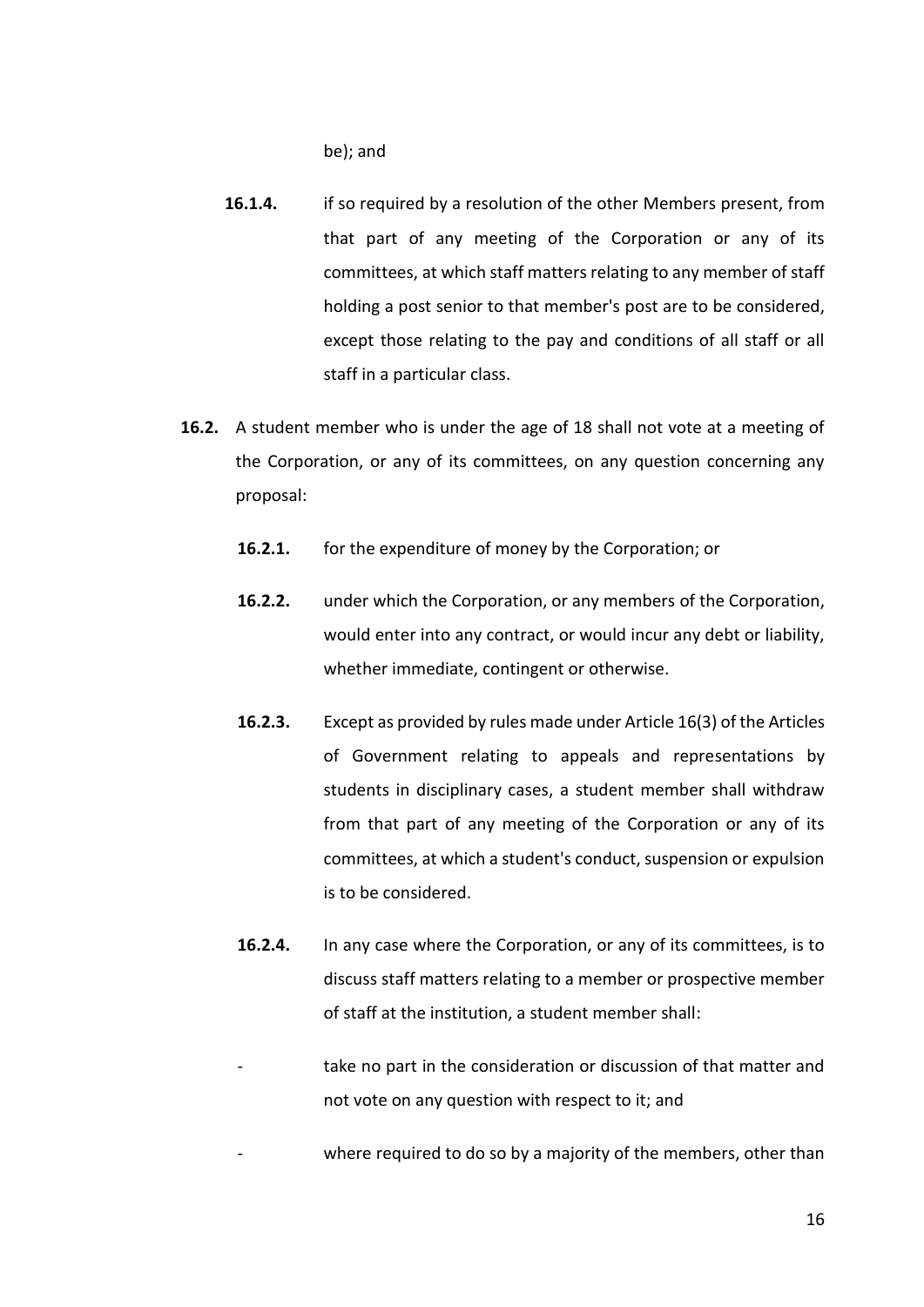student members, of the Corporation or committee present at the meeting, withdraw from the meeting.

- **16.3.** The Clerk shall withdraw from that part of any meeting of the Corporation, or any of its committees,
	- **16.3.1.** at which the Clerk's remuneration, conditions of service, conduct, suspension, dismissal or retirement in their capacity of Clerk are to be considered;
	- **16.3.2.** and where the Clerk is a member of staff at the institution, the Clerk shall withdraw in any case where a member of the Corporation is required to withdraw under paragraph 16.1.
- **16.4.** If the Clerk withdraws from a meeting, or part of a meeting, of the Corporation under paragraph 16.1, the Corporation shall appoint a person from among themselves to act as Clerk during this absence.
- **16.5.** If the Clerk withdraws from a meeting, or part of a meeting, of a committee of the Corporation, the Corporation shall appoint a person from among themselves to act as Clerk to the committee during this absence.

# **17. Agenda Minutes and Papers**

- **17.1.** The Clerk will be responsible for securing the timely production of agenda and papers and the production of timely and accurate minutes.
- **17.2.** Agenda will be sent to members of the appropriate Committee and for Corporation meetings to Members at least 7 calendar days in advance. At the same time the Agenda will be made available for public inspection. Wherever possible papers will be sent out with the agenda. Exceptionally, however, papers may need to be sent out after the agenda or tabled at the meeting.
- **17.3.** Members can place items on Corporation or Committee agendas, preferably through the relevant Chair.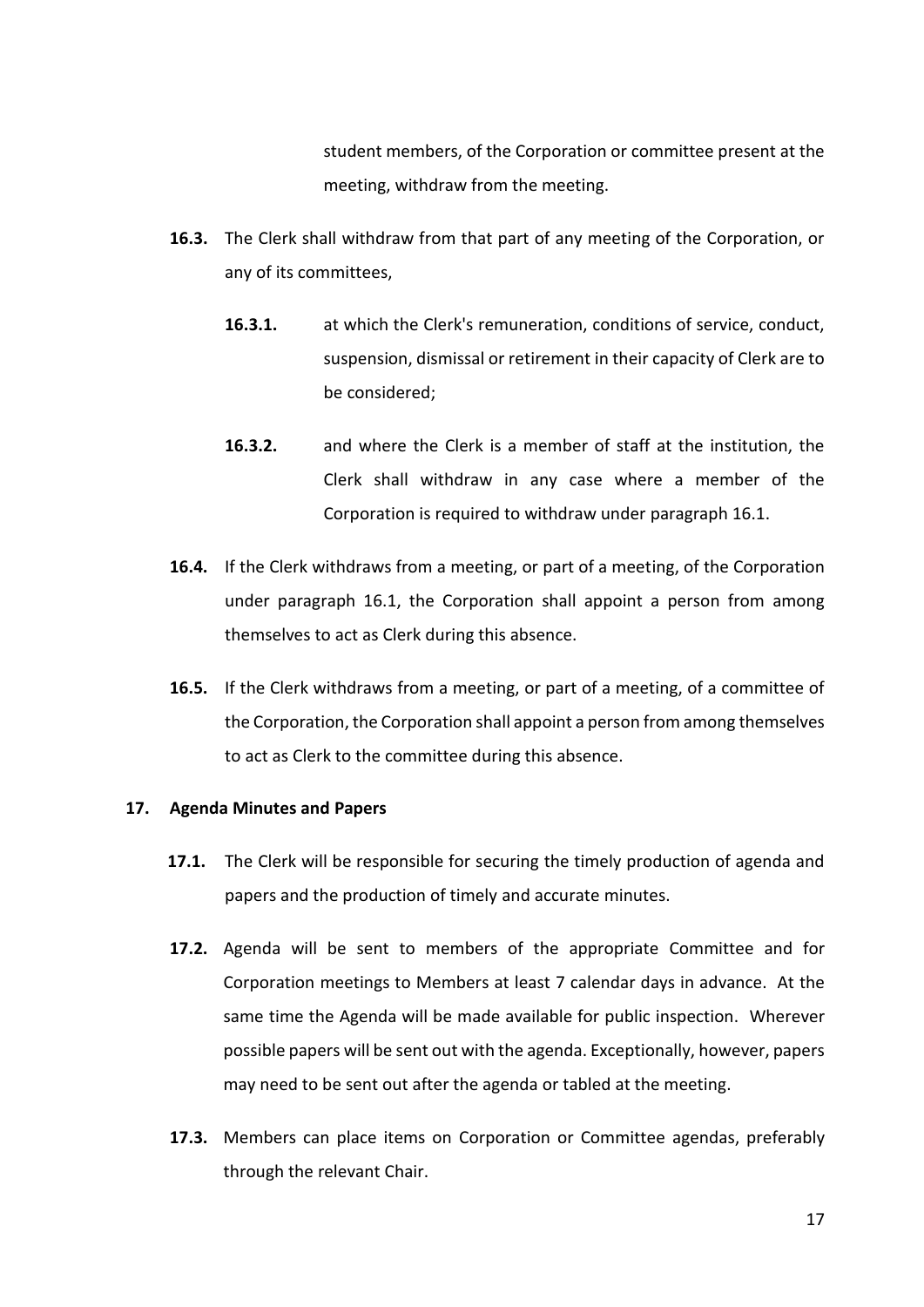- **17.4.** The papers for each meeting, except those deemed by Members to be confidential, will be made available for public inspection within 5 working days of the relevant meeting.
- **17.5.** Written minutes of every meeting of the Corporation shall be prepared and the minutes of the last meeting shall be taken as an agenda item at the next meeting except where that meeting is a special meeting.
- **17.6.** Where minutes of a meeting are taken as an agenda item and agreed to be accurate, those minutes shall be signed as a true record by the Chair of the meeting.
- **17.7.** Separate minutes shall be taken of those parts of meetings from which staff members, the Principal, student members or the Clerk have withdrawn from a meeting in accordance with Standing Order 16 and such persons shall not be entitled to see the minutes of that part of the meeting or any papers relating to it.
- **17.8.** Draft minutes will be prepared and available to the Chair of the relevant meeting within eight working days of the date of the meeting to which they relate.
- **17.9.** The Chair shall normally approve and return the draft minutes within one week or as soon as reasonably practicable.
- **17.10.** If the Committee Chair seeks any amendments to the draft minutes, there will be a discussion between the Clerk and the relevant Chair. If agreement cannot be achieved, the Clerk will circulate the draft minutes to members in the form approved by them but areas of dispute will be specifically highlighted.
- **17.11.** Draft minutes of the Corporation and its Committees will be made available for inspection by members of the public within five working days of their approval by the Chair, excepting those minutes which are deemed to be confidential. Confidential minutes shall be kept within the control of the Clerk and only made available to appropriate members of the Corporation.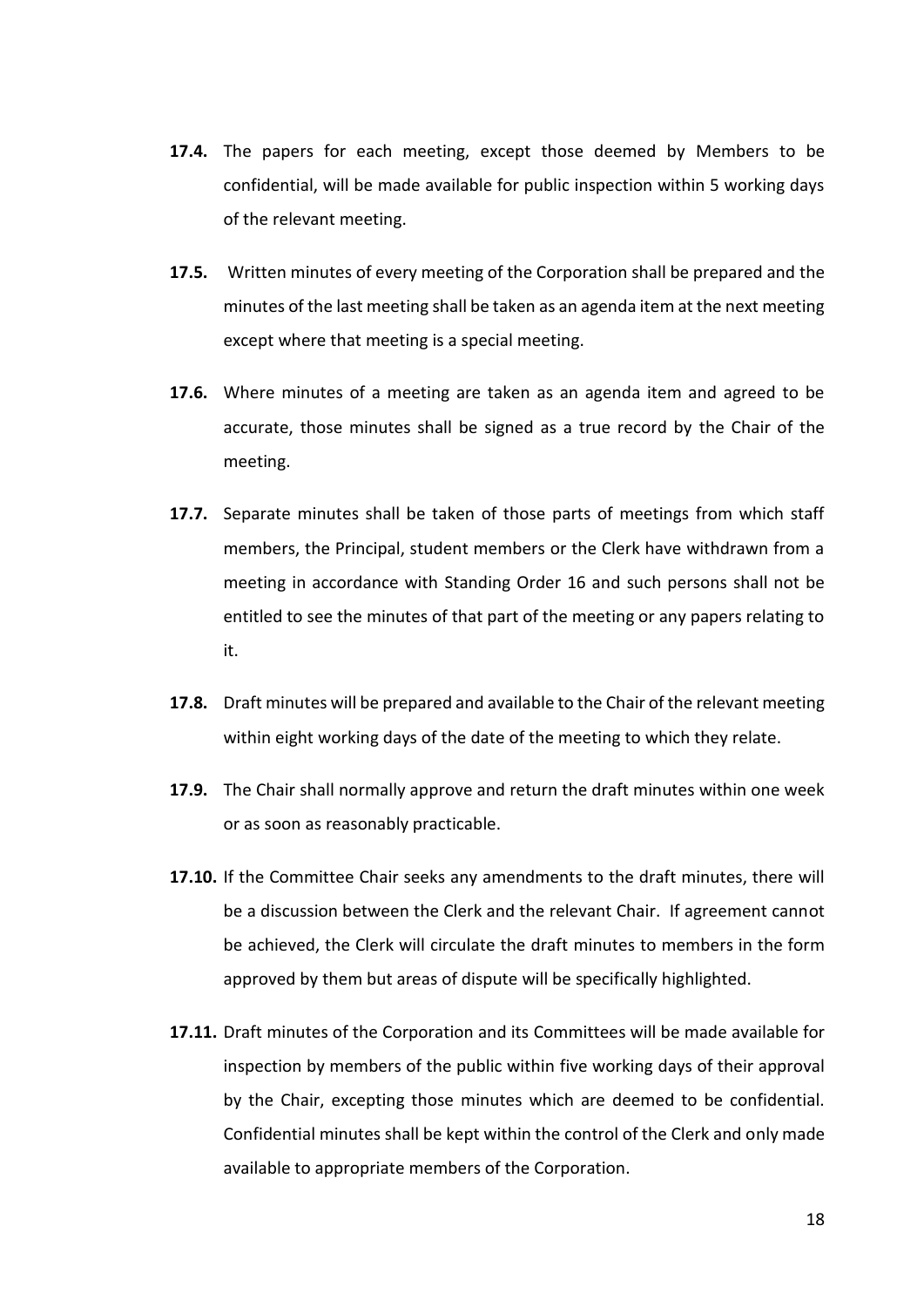- **17.12.** Public access to agendas, papers and minutes (except those deemed confidential) will be provided during normal office hours at the College. The availability of the above will be publicised in each of the College's reception areas and will be referred to in any annual report published by the College.
- **17.13.** All agendas, papers and minutes (except Governance Committee papers and minutes) will normally be circulated to all members of the College Executive.
- **17.14.** A copy of the draft or signed minutes of every meeting of the Corporation shall be placed on the College website for a minimum period of twelve months.

#### **18. Confidentiality**

- **18.1.** Matters which either have to be or may have to be treated as confidential should be identified at the report stage.
- **18.2.** Matters in respect of which Members are required by the Instrument of Government to withdraw from meetings shall be treated as confidential, and agenda and papers shall to that extent be circulated only to Members entitled to remain in the meeting.
- **18.3.** Matters in respect of which a Member or some Members may reasonably be expected to be required to withdraw by the Committee or Corporation shall initially be treated as confidential, and agenda and papers shall be circulated to that extent only to other Members. The Committee or Corporation shall at the meeting determine whether such matters are thereafter to be treated as confidential.
- **18.4.** Confidential agenda, papers and minutes shall be clearly marked as such.
- **18.5.** Minutes taken of those parts of meetings which are treated as confidential shall be stored securely by the Clerk.
- **18.6.** The Corporation or Committee shall determine in respect of agenda, draft minutes approved by the Chair, signed minutes and other reports, documents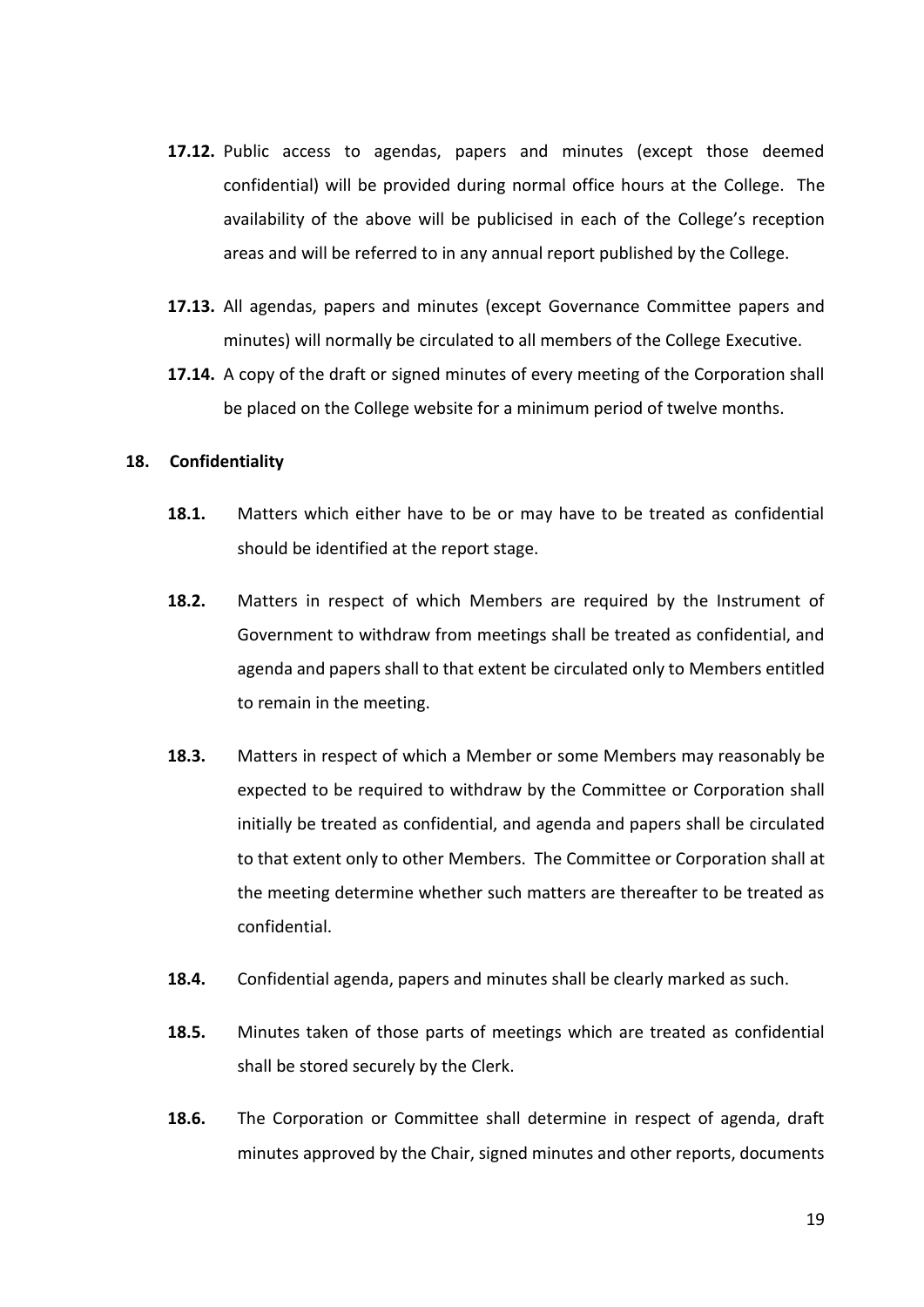or papers considered by meetings whether and to what extent they should be excluded from public availability on account of their relating to employees or proposed employees, students or candidates therefore, or other confidential matters.

- **18.7.** There shall be excluded from any item made available for inspection any material relating to –
	- **18.7.1.** a named person employed at or proposed to be employed at the institution;
	- **18.7.2.** a named student at, or candidate for admission to, the institution;
	- **18.7.3.** the Clerk; or
	- **18.7.4.** any matter which, by reason of its nature, the Corporation is satisfied should be dealt with on a confidential basis.
- **18.8.** Any decision to treat a document as confidential shall be reviewed regularly and the document shall be made public at such time as the reason for confidentiality no longer applies.

#### **19. Procedure for Regular Review of Outstanding Business**

- **19.1.** The Clerk will maintain a record of all outstanding business for the Corporation and each of its Committees.
- **19.2.** Information on outstanding business will be available to Members on request.

#### **20. Urgent Matters**

- **20.1.** The Corporation has delegated to the Chair (or Vice Chair in their absence) authority related to decisions falling within the Corporation's responsibilities to:
	- **20.1.1.** authorise urgent action to be taken on behalf of the Corporation in circumstances where it is impractical to call a Corporation Meeting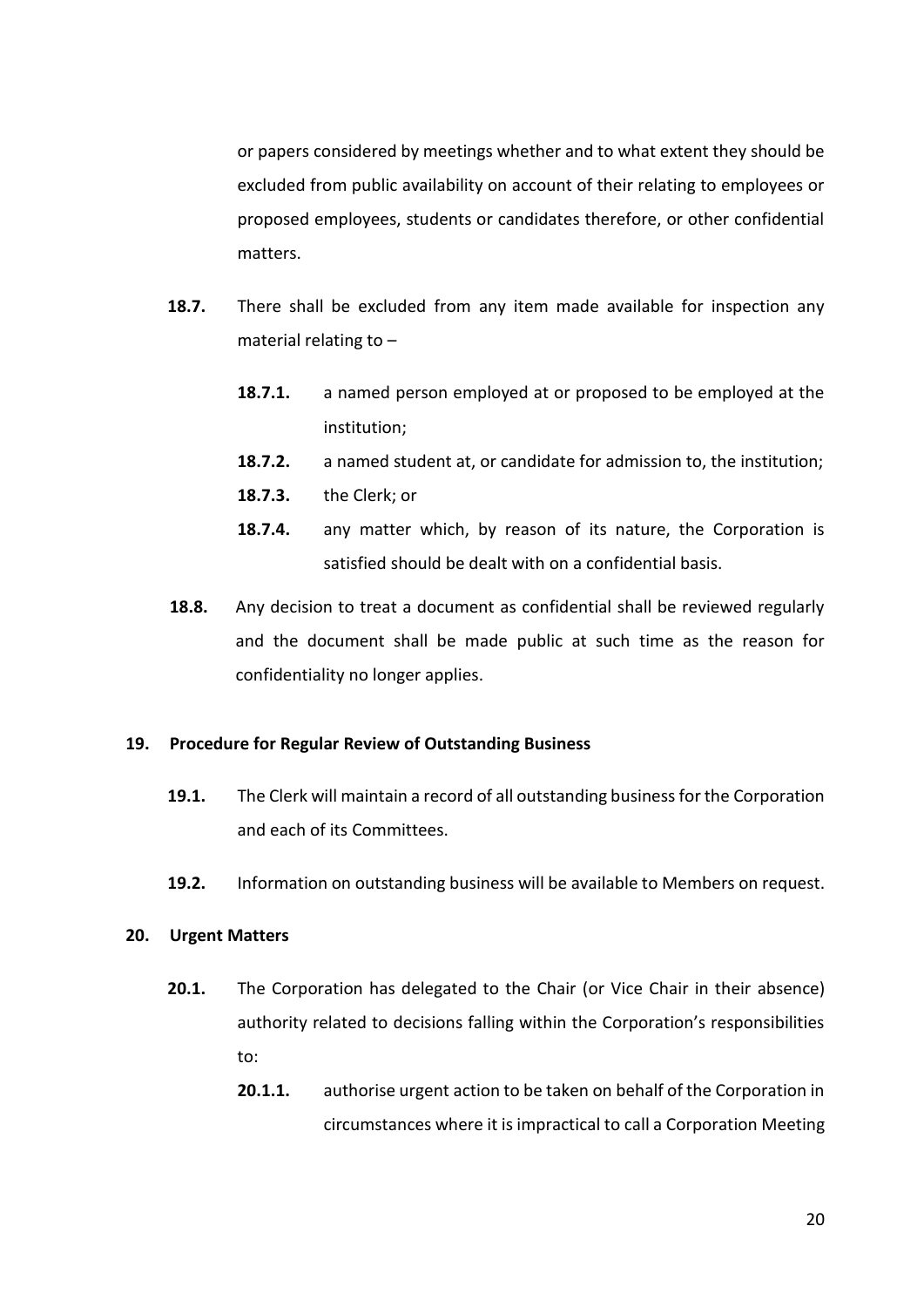and the interests of the College would be prejudiced by having to wait for such a meeting; and

- **20.1.2.** authorise actions of a routine nature giving effect to decisions which have already been approved in principle by the Corporation.
- **20.2.** Specific delegated authority is also given to the Finance, Resources and Capital Projects Committee, the Chair and Vice Chair of Governors and the Principal under financial standing orders.
- **20.3.** In order to protect the Chair of Governors from inappropriate use of delegated authority, to ensure that proper records are kept and to ensure that the Corporation is fully informed as to action taken on its behalf, the following procedures should be observed when using delegated powers under this Standing Order:
	- **20.3.1.** any request to the Chair for use of delegated authority should be processed through the Principal, or, in their absence, another Senior Post Holder. In cases where the procedure is to be used to deal with matters which are more than routine, the Clerk should be consulted before any approach to the Chair is made;
	- **20.3.2.** the request should be made in writing wherever possible and the Chair, who will retain this request, would sign a second copy of the written request confirming their decision;
	- **20.3.3.** where it is not possible to make the request in writing, the request and decision made should be confirmed to the Chair in writing as soon as it is practicable; and
	- **20.3.4.** copies of the documents mentioned in 20.3.2 and 20.3.3 above should be sent to the Clerk who will cause the relevant action to be reported in writing to the Corporation at its next meeting.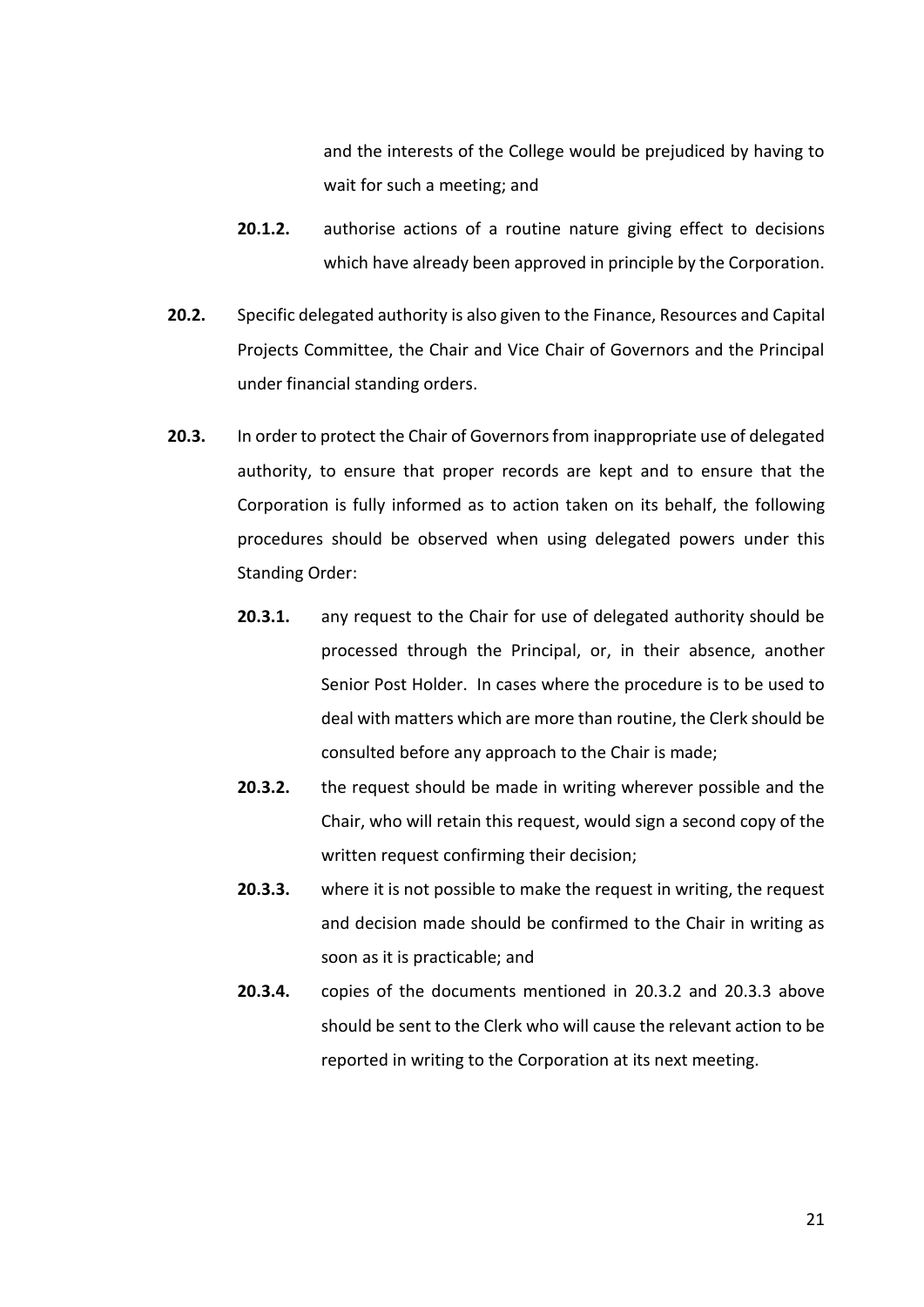# **21. Reference to the Corporation: Powers of the Chair**

- **21.1.** The Chair of Governors (or in their absence the Vice Chair) may at any time before a decision of a Committee exercising delegated powers is implemented require a matter to be referred to the Corporation if they believe that consideration of the matter or decision- making by the Corporation is in the best interests of the Corporation.
- **21.2.** A written statement by the Chair or Vice Chair (as the case may be) to the effect that they have decided not to exercise their powers under paragraph 21.1 in relation to any particular matter or decision, can be relied upon by a third party in terms of treating the decision of a Committee taken within its remit as a decision of the Corporation.

# **22. Probity**

- **22.1.** A Public Body, unlike a private individual, should not make unreasonable decisions and must always be able to point to some statutory or common law basis for its activities.
- **22.2.** As a Public Body, the Corporation MUST act within its legal powers as set out in the Articles of Government and make rational decisions taking care to consider only relevant factors.
- **22.3.** Acting outside the Corporation's powers, or taking decisions in an improper fashion could leave the Corporation open to challenge in Court.
- **22.4.** Individual Members MUST
	- avoid involvement in decisions in which they have a personal interest;
	- declare personal interests in contracts or other issues raised in meetings and refrain from voting or speaking thereon;
	- be aware of limitations on participation imposed on certain members, e.g. on staff and student members.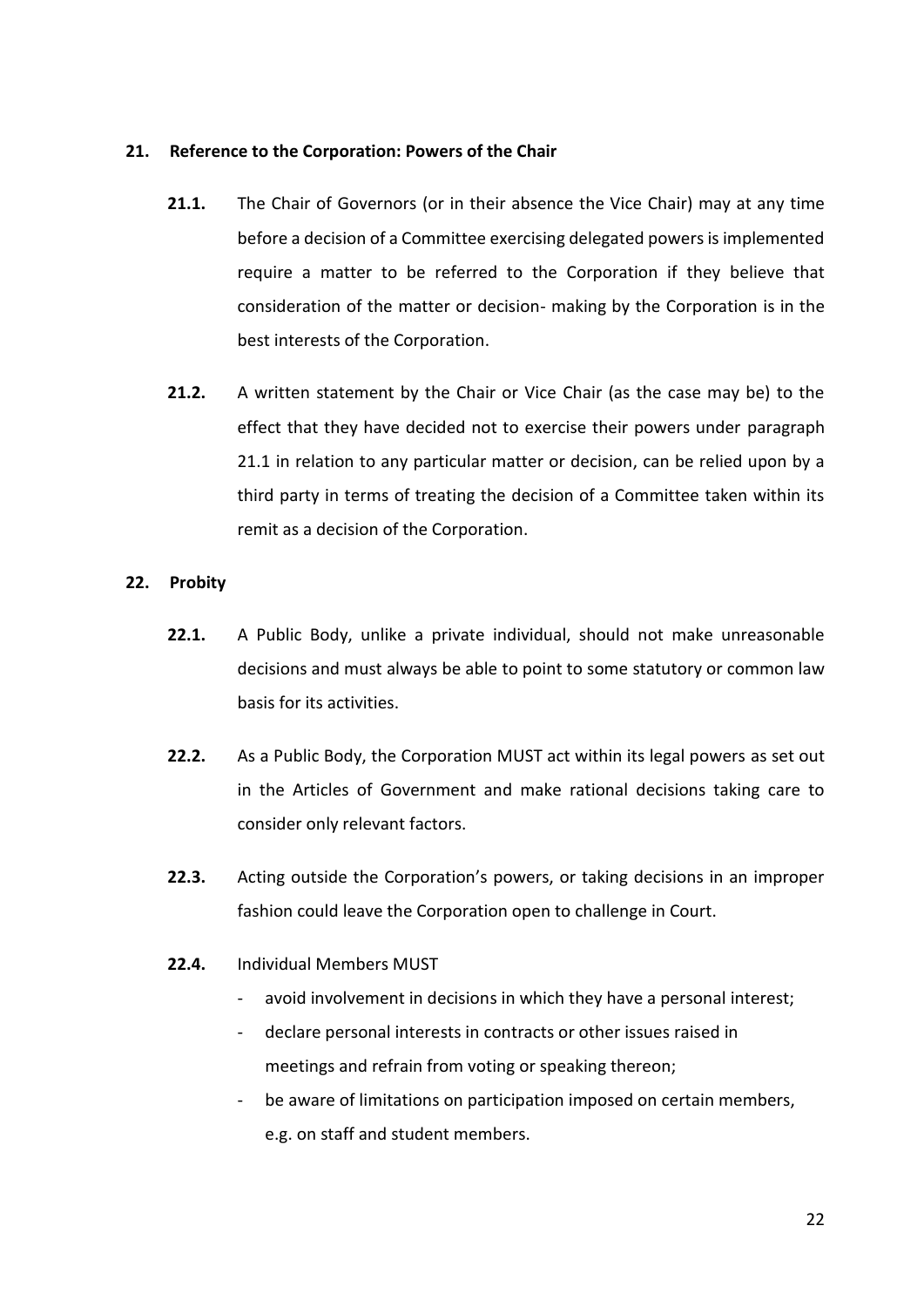**22.5.** The highest standards of behaviour are expected of people in public life and care must be taken to avoid giving even the impression of impropriety.

# **23. Complaints to Members**

- **23.1.** The Members may receive complaints from organisations with an interest in its activity. These bodies could include, for example, local employers, network collaborators, suppliers, local authorities and so on.
- **23.2.** Any complaint of this nature should be referred to the Clerk who will follow the procedure determined by the Corporation from time to time. Broadly the procedure involves:
	- **23.2.1.** Discussion with the Principal and Chair of Governors (unless either of them is the subject of the complaint) to establish whether the complaint is capable of being resolved informally;
	- **23.2.2.** referring unresolved complaints to a Complaints Committee of the Corporation; and
	- **23.2.3.** in any event, a Report as to the complaint and the outcome being presented to the Corporation.

# **24. Complaints about Members**

- **24.1.** If a complaint is received from any person which relates to the governance of the College or to other significant issues of likely concern to the Members they should be referred to the Clerk, who should refer the matter directly to the Chair of Governors. Thereafter, the complaint will be addressed generally in accordance with the procedure determined by the Corporation from time to time.
- **24.2.** In the event that the complaint relates to the activities of the Chair of Governors, the matter will be referred to another Member who has no direct interest in the matter according to the following priority order:
	- **24.2.1.** the Vice Chair of Governors
	- **24.2.2.** the Chair of Audit Committee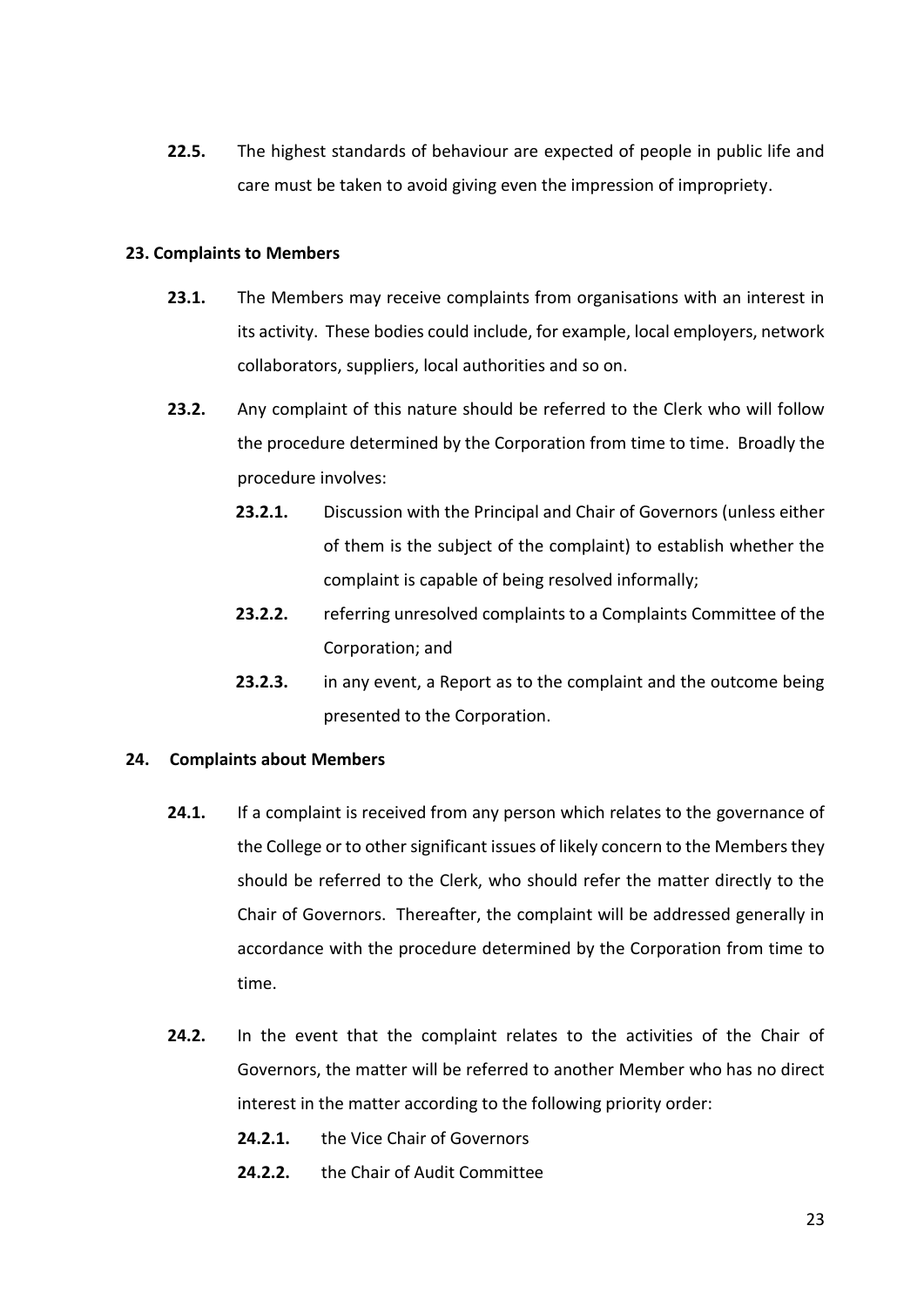- **24.2.3.** the Chair of any other Committee
- **24.2.4.** any other Member.
- **24.3.** The Complaints Committee considering a particular issue will not include any member who is particularly identified as being the subject of a complaint.
- **25. Seal**
	- **25.1.** Many documents through which the College makes and secures commitments can be signed by individuals authorised by the Corporation.
	- **25.2.** There are however some documents which require the College's Seal to be 'affixed' (i.e. impressed on the page) in order either to comply with legal requirements (e.g. a transfer of land or charge over the College's assets) or to give the College the protection of a twelve year period during which legal action can be brought to remedy a breach of contract. Documents which are not sealed are usually subject to a six-year limitation period.
	- **25.3.** It is advisable to require the documents be executed under Seal if they involve major expenditure and assets with a long life, e.g. contracts for major building works.
	- **25.4.** The Seal is, in effect, the College's signature and it should be kept under secure conditions. Unauthorised use could result in the College incurring liability. A locked fire-proof cabinet should be used and access should be limited to the Chair of Governors, the Clerk, the Chief Executive and Senior Managers.
	- **25.5.** If the seal is affixed to any document, it must be authenticated by the signature of the Chair and that of any other Corporation member. Should the Chair not be available then the signature of the Vice Chair should be used. Should neither the Chair nor the Vice Chair be available then the signature of any two appropriate Corporation Members can be used.